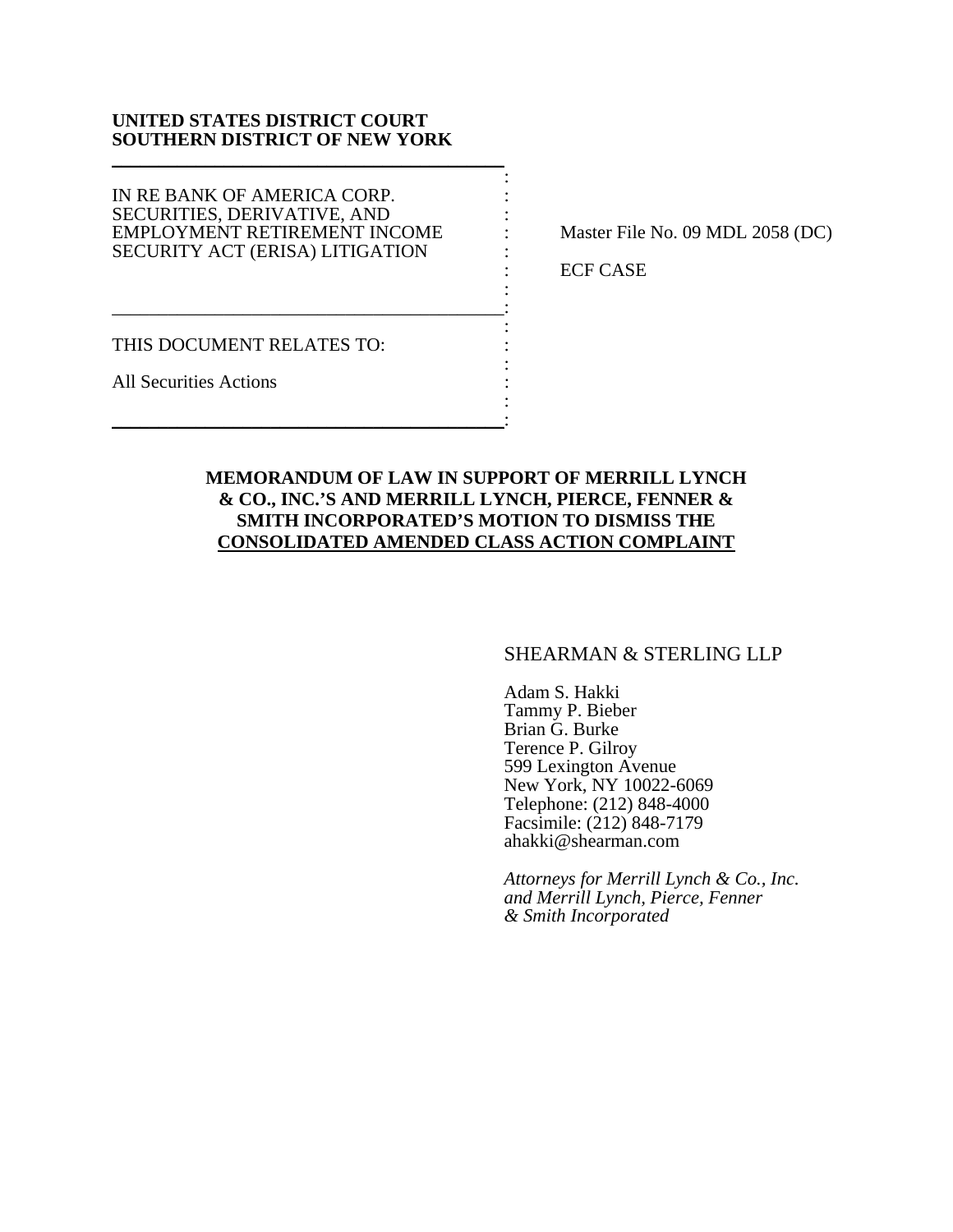# **TABLE OF CONTENTS**

| I.  | MERRILL IS NOT LIABLE UNDER SECTION 10(b) (COUNT II)3 |                                                                           |                                                                       |  |  |  |  |
|-----|-------------------------------------------------------|---------------------------------------------------------------------------|-----------------------------------------------------------------------|--|--|--|--|
|     | A.                                                    | Plaintiffs Fail To Allege An Actionable Statement Or Omission By Merrill3 |                                                                       |  |  |  |  |
|     |                                                       | 1.                                                                        | Merrill Owed No Duty Of Disclosure To BAC's Shareholders3             |  |  |  |  |
|     |                                                       | 2.                                                                        | Plaintiffs' Remaining Alleged Misstatements Are Either Accurate       |  |  |  |  |
|     | <b>B.</b>                                             | The Complaint Fails To Allege A "Strong Inference" Of Scienter As To      |                                                                       |  |  |  |  |
|     |                                                       | 1.                                                                        |                                                                       |  |  |  |  |
|     |                                                       | 2.                                                                        |                                                                       |  |  |  |  |
| II. |                                                       | MERRILL IS NOT LIABLE UNDER SECTION 14(a) OF THE EXCHANGE                 |                                                                       |  |  |  |  |
|     | $\mathbf{A}$ .                                        | Plaintiffs Mischaracterize Certain Communications As Solicitations        |                                                                       |  |  |  |  |
|     | <b>B.</b>                                             |                                                                           |                                                                       |  |  |  |  |
|     | $\mathcal{C}$ .                                       |                                                                           | Merrill Is Not Responsible To BAC's Shareholders For BAC's Statements |  |  |  |  |
|     |                                                       |                                                                           |                                                                       |  |  |  |  |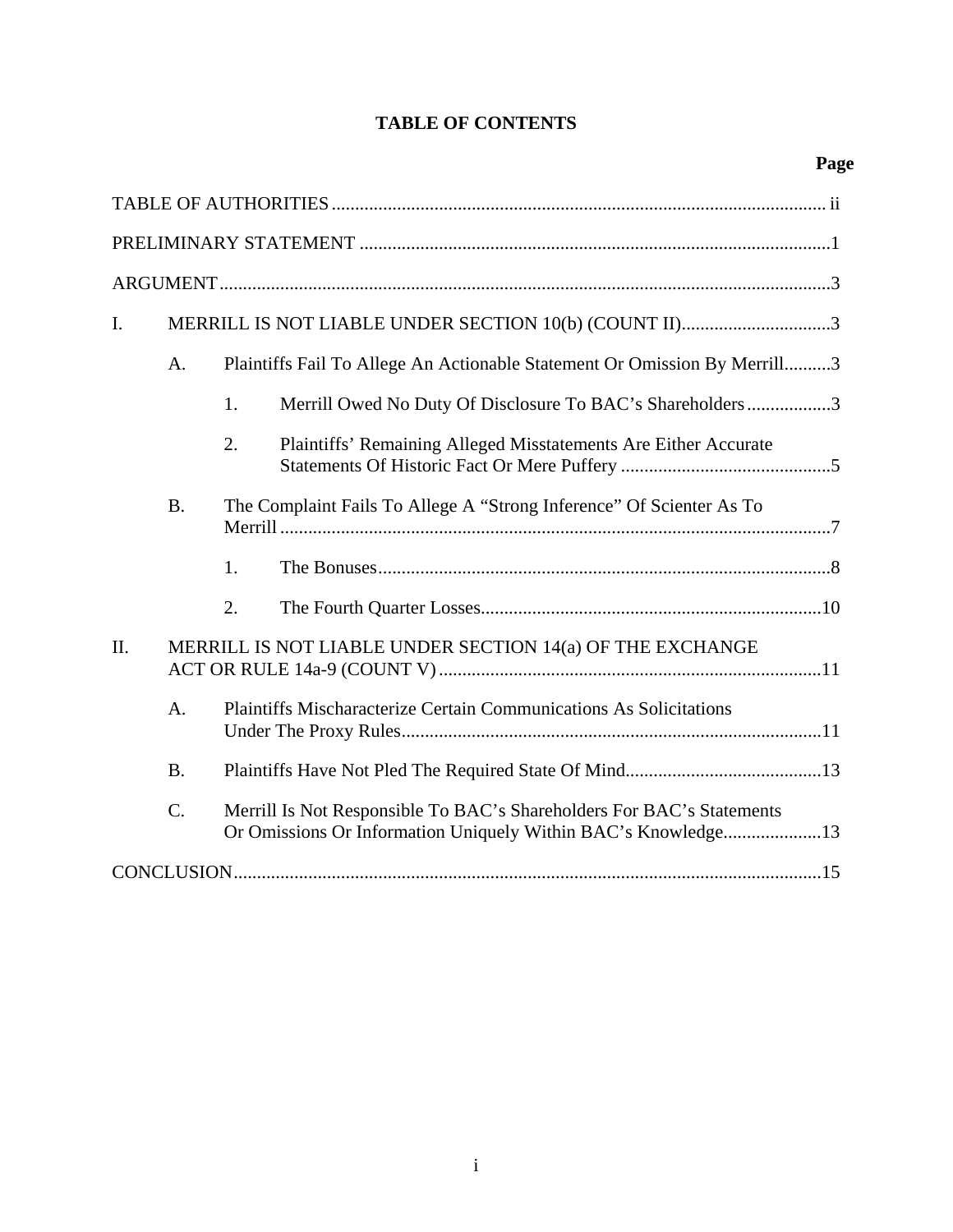# **TABLE OF AUTHORITIES**

# **CASES**

| In re AOL Time Warner, Inc. Sec. & "ERISA" Litig., 381 F. Supp. 2d 192                      |
|---------------------------------------------------------------------------------------------|
|                                                                                             |
|                                                                                             |
| Bond Opportunity Fund v. Unilab Corp., 2003 WL 21058251 (S.D.N.Y. May 9, 2003),             |
| Brown v. Chicago, Rock Island & Pac. R.R. Co., 328 F.2d 122 (7th Cir. 1964)12               |
| Capital Real Estate Investors Tax Exempt Fund Ltd. P'ship v. Schwartzberg,                  |
| Capital Real Estate Investors Tax Exempt Fund Ltd. P'ship v. Schwartzberg,                  |
|                                                                                             |
|                                                                                             |
|                                                                                             |
| ECA & Local 134 IBEW Joint Pension Trust v. JP Morgan Chase Co., 553 F.3d 187               |
| Elliott Assocs., L.P. v. Covance, Inc., 2000 WL 1752848                                     |
|                                                                                             |
|                                                                                             |
|                                                                                             |
|                                                                                             |
|                                                                                             |
|                                                                                             |
| Kalnit v. Eichler, 85 F. Supp. 2d 232 (S.D.N.Y. 1999), aff'd, 264 F.3d 131 (2d Cir. 2001) 7 |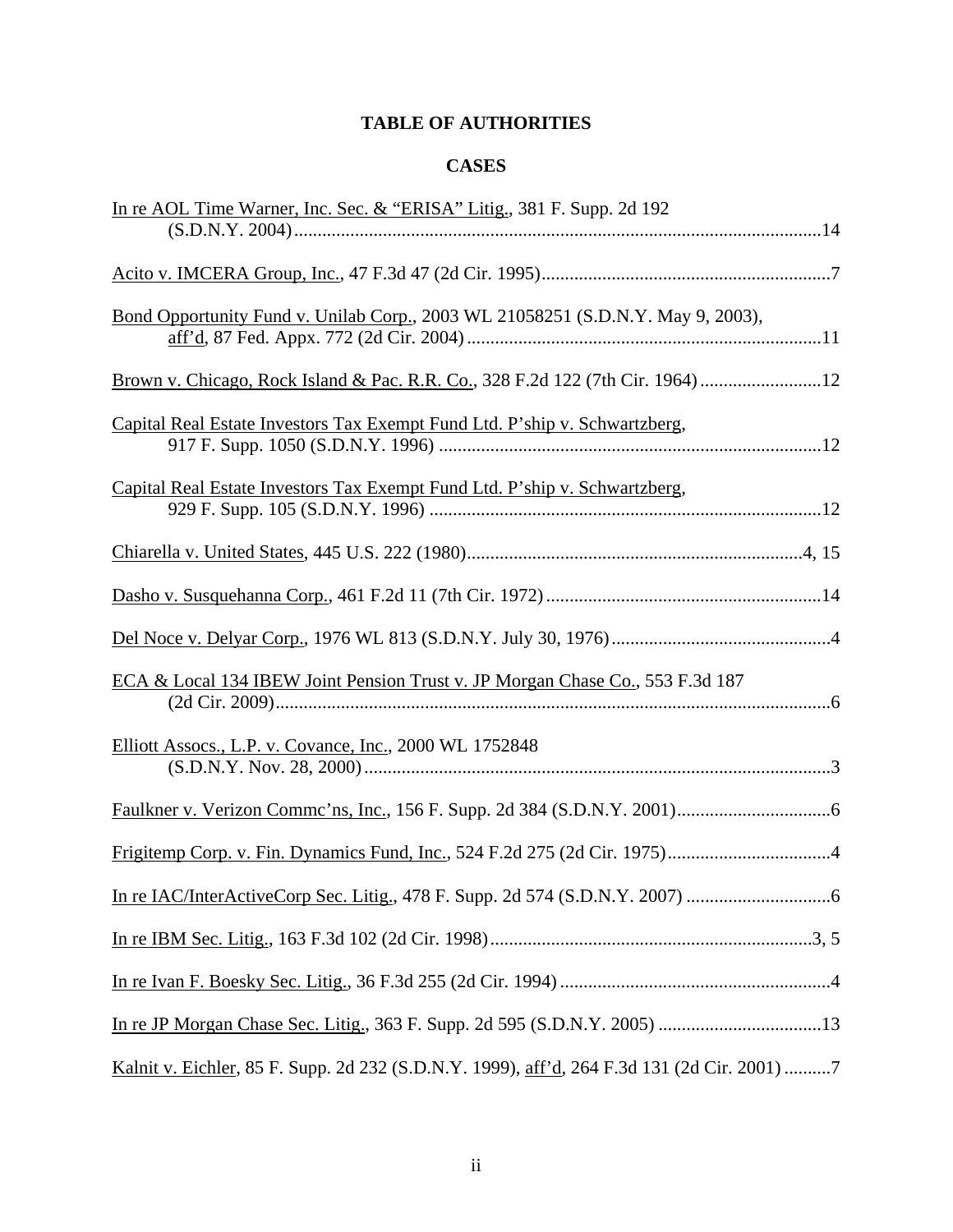| In re McKesson HBOC, Inc. Sec. Litig., 126 F. Supp. 2d 1248 (N.D. Cal. 2000)14                                                                   |
|--------------------------------------------------------------------------------------------------------------------------------------------------|
|                                                                                                                                                  |
|                                                                                                                                                  |
|                                                                                                                                                  |
| San Leandro Emergency Med. Group Profit Sharing Plan v. Philip Morris Cos.,                                                                      |
|                                                                                                                                                  |
| Stoneridge Inv. Partners, LLC v. Scientific-Atlanta, Inc., 552 U.S. 148 (2008)5                                                                  |
|                                                                                                                                                  |
|                                                                                                                                                  |
| Tracinda Corp. v. DaimlerChrysler AG, 364 F. Supp. 2d 362 (D. Del. 2005),                                                                        |
| Xerion Partners I LLC v. Resurgence Asset Mgmt., LLC, 474 F. Supp. 2d 505<br>(S.D.N.Y. 2007), aff'd sub nom. Bay Harbour Mgmt. LLC v. Carothers, |

# **MISCELLANEOUS**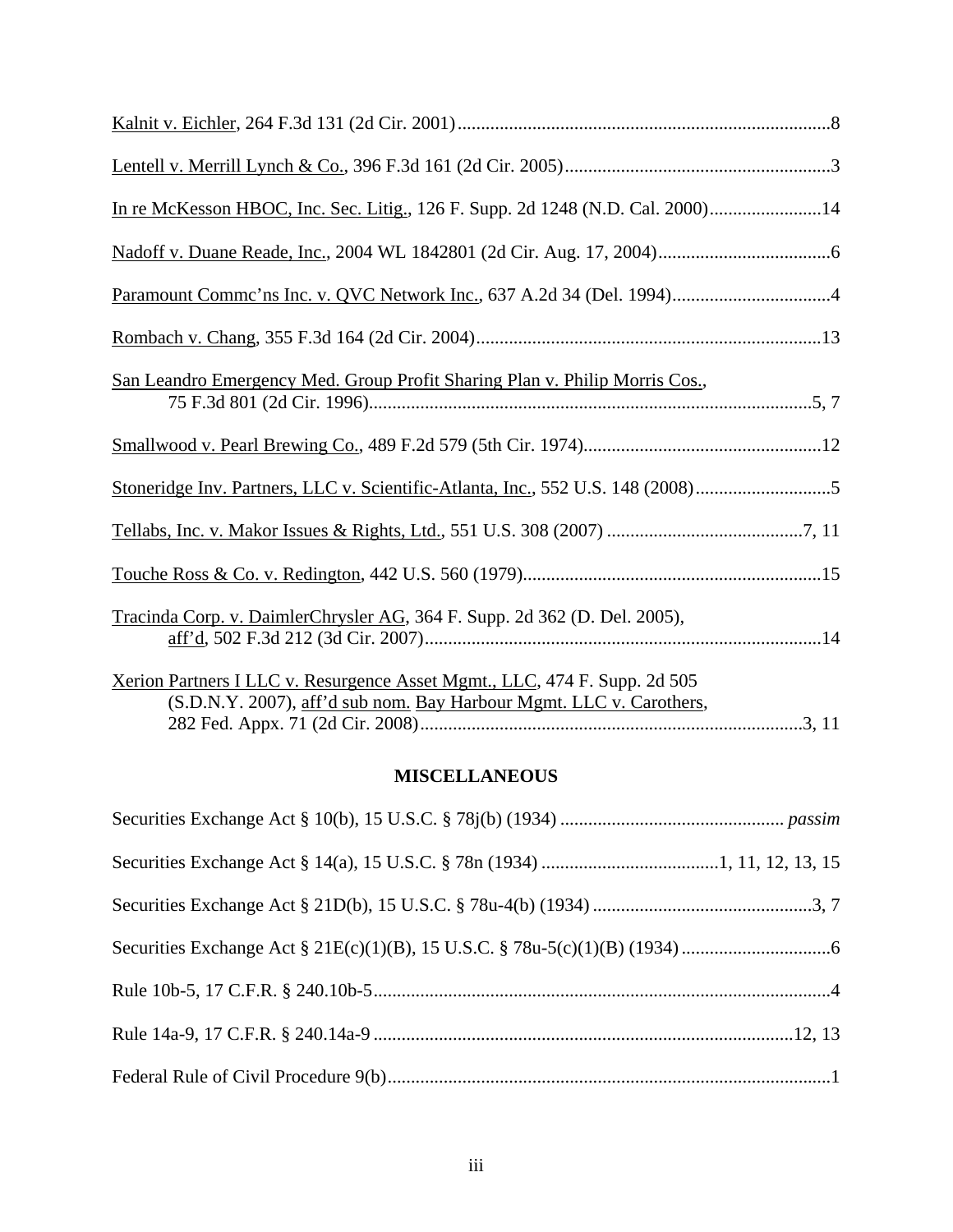| Chris Blackhurst, Eat What You Kill: Why Bonuses Never Went Away, Evening |  |
|---------------------------------------------------------------------------|--|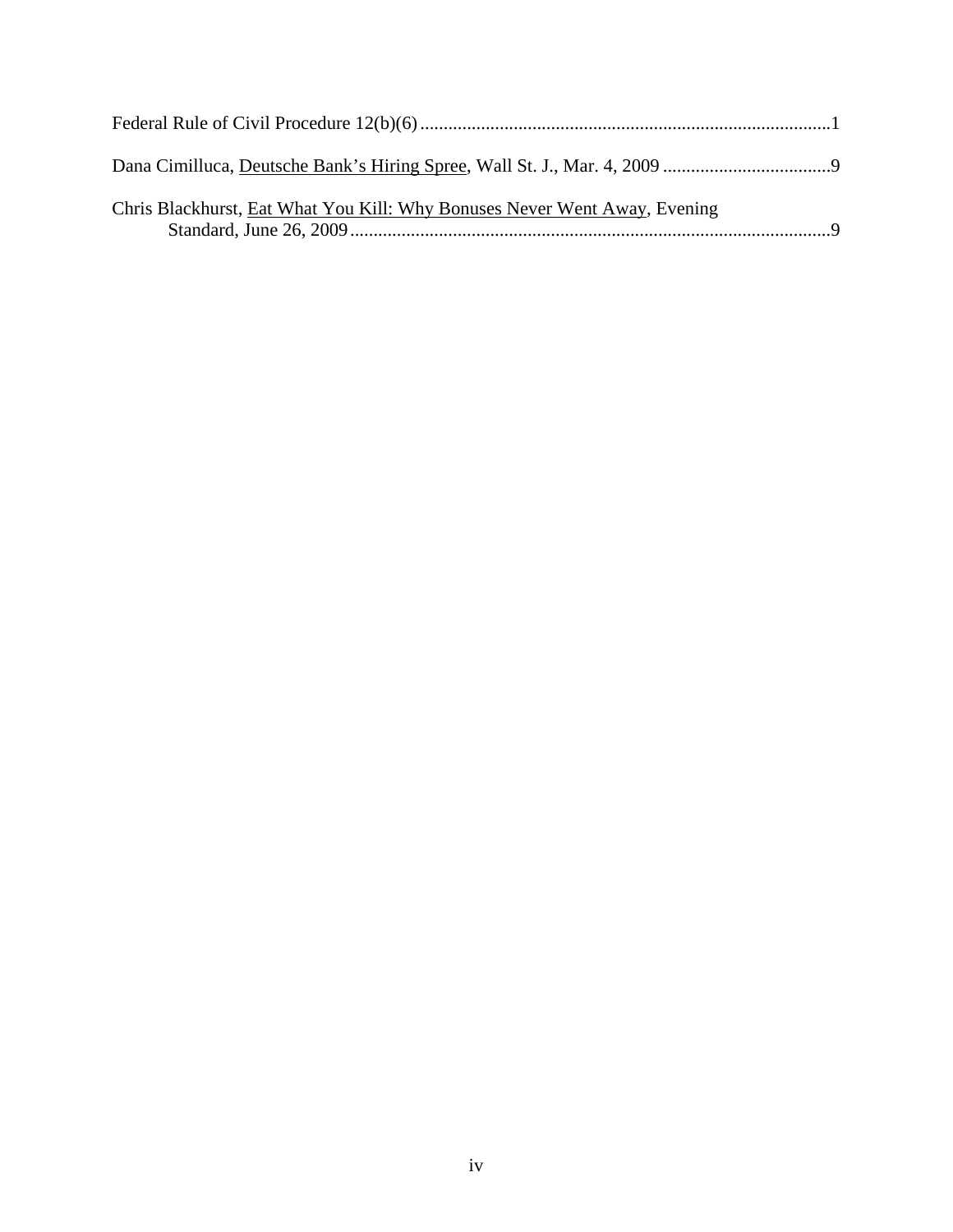Defendants Merrill Lynch & Co., Inc. ("Merrill" or the "Company") and Merrill Lynch, Pierce, Fenner & Smith Incorporated ("MLPF&S") respectfully submit this memorandum of law in support of their motion to dismiss plaintiffs' Consolidated Amended Class Action Complaint (the "Complaint") pursuant to Rules 12(b)(6) and 9(b) of the Federal Rules of Civil Procedure.<sup>1</sup>

### **PRELIMINARY STATEMENT**

This putative securities class action is filed by shareholders of BAC and principally involves disclosures concerning BAC's acquisition of Merrill last year. Plaintiffs' claims should be dismissed with prejudice as to all defendants for the reasons set forth in the BAC Motion. Merrill joins those arguments and does not repeat them here.<sup>2</sup>

As to Merrill, however, there are additional grounds for dismissal. This is a case filed by *BAC's* shareholders. Merrill, as a result of the merger, is a wholly-owned subsidiary of BAC. During the period relevant to the Complaint, however, Merrill was an independent public company, with its own fiduciaries and shareholders, that stood at arm's-length from BAC and its shareholders. Merrill's shareholders filed their own class action litigation challenging the merger-related disclosures, which was resolved months ago pursuant to a court-approved settlement.<sup>3</sup>

Plaintiffs do not – and cannot – contend that Merrill owed any affirmative duty of disclosure to BAC's stockholders. The absence of such a duty is critical because plaintiffs base

<sup>&</sup>lt;sup>1</sup> Capitalized terms not otherwise defined herein have the meaning ascribed to them in the memorandum of law of Bank of America Corporation ("BAC") in support of its motion to dismiss the Complaint ("BAC Motion"). Citations to the "Hakki Decl." are to the Declaration of Adam S. Hakki, dated November 24, 2009, filed herewith.

 $2$  The only Merrill officer or director named as a defendant in the Complaint is John Thain, who was Merrill's Chairman and Chief Executive Officer during the relevant time period. The arguments in this memorandum with respect to Merrill apply with equal force to Mr. Thain. Additional arguments with respect to the claims against Mr. Thain are set forth in his separate memorandum of law filed by his counsel.

 $3\,$  See Order and Final Judgment, County of York Employees Ret. Plan v. Merrill Lynch & Co, Inc. et al., No. 4066-VCN (Del. Ch. Aug. 31, 2009) (granting final approval to settlement of Delaware derivative litigation brought by Merrill shareholders based on merger disclosures) (Hakki Decl. Ex. A); Stipulation and Order, In re Merrill Lynch & Co, Sec., Derivative & "ERISA" Litig., No. 07-cv-9633 (S.D.N.Y. Oct. 20, 2009) (dismissing federal derivative action as a consequence of Delaware settlement) (Hakki Decl. Ex. B).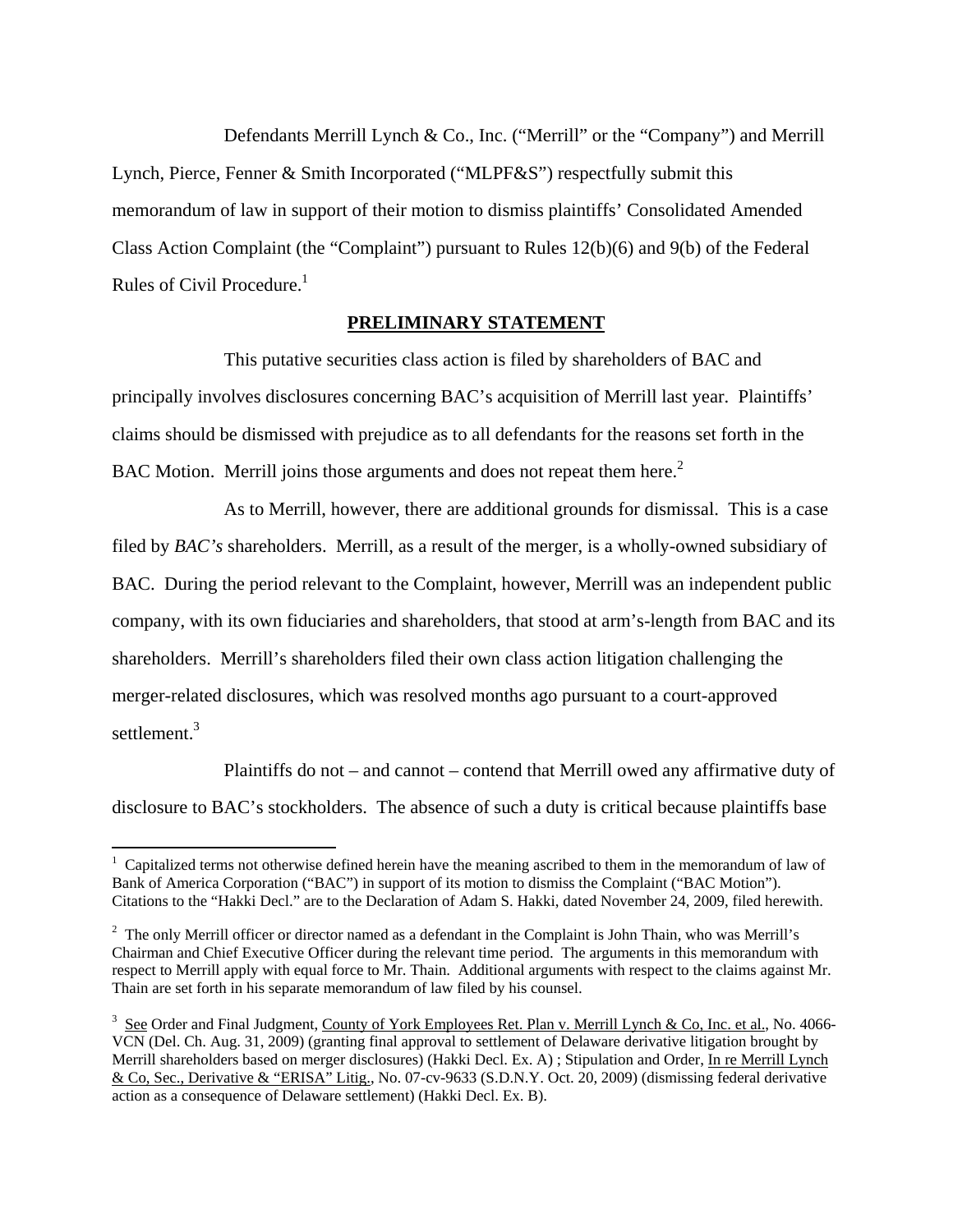their case principally upon alleged omissions. Plaintiffs contend that Merrill and other defendants violated Sections 10(b) and 14(a) of the Securities Exchange Act of 1934 (the "Exchange Act") by failing to disclose before the closing of the merger that (1) BAC had consented to Merrill determining the annual bonus payments to employees up to a cap agreed between BAC and Merrill, and (2) Merrill's fourth quarter 2008 financial results were trending toward substantial losses.<sup>4</sup> It is well settled that a party is not liable for omissions under the Exchange Act unless it owed a duty to disclose to the plaintiff. Because Merrill owed no duty of disclosure to BAC's stockholders, there can be no liability for the alleged omissions. Similarly, to the extent plaintiffs base their claims on a purported "duty to update" BAC shareholders with information concerning intra-quarter losses or bonus payments at Merrill, those claims also fail: Merrill plainly had no duty to update shareholders to whom it owed no duty of disclosure in the first place.

To the very limited extent that plaintiffs contend Merrill is liable for making affirmatively misleading statements to BAC's stockholders, those claims fail as well. As detailed in the BAC Motion, plaintiffs have not identified a single affirmative statement by anyone (let alone by Merrill or its executives) that was rendered misleading by the alleged omissions at issue, nor was Merrill under any obligation to "pre-announce" its fourth quarter 2008 results before the quarter was completed. In the limited instances where the Complaint identifies alleged affirmative misstatements by Merrill or its executives, each of those statements was an accurate statement of historical fact or a mere expression of corporate optimism and thus not actionable. Nor do plaintiffs plead any facts that could support a finding of scienter as to Merrill as required to state a claim under Section 10(b).

The Court should dismiss plaintiffs' claims against Merrill with prejudice.<sup>5</sup>

<u>.</u>

<sup>&</sup>lt;sup>4</sup> Plaintiffs do not allege that Merrill had any knowledge of or participation in BAC's alleged internal discussions and discussions with the federal government in December 2008 concerning the potential that BAC might seek to withdraw from the merger on the basis of a material adverse event under the merger agreement between BAC and Merrill (the "Merger Agreement").

<sup>&</sup>lt;sup>5</sup> The Complaint also includes claims under Sections 11 and  $12(a)(2)$  of Securities Act of 1933 against BAC and MLPF&S concerning the offering documents associated with BAC's October 7, 2008 offering of common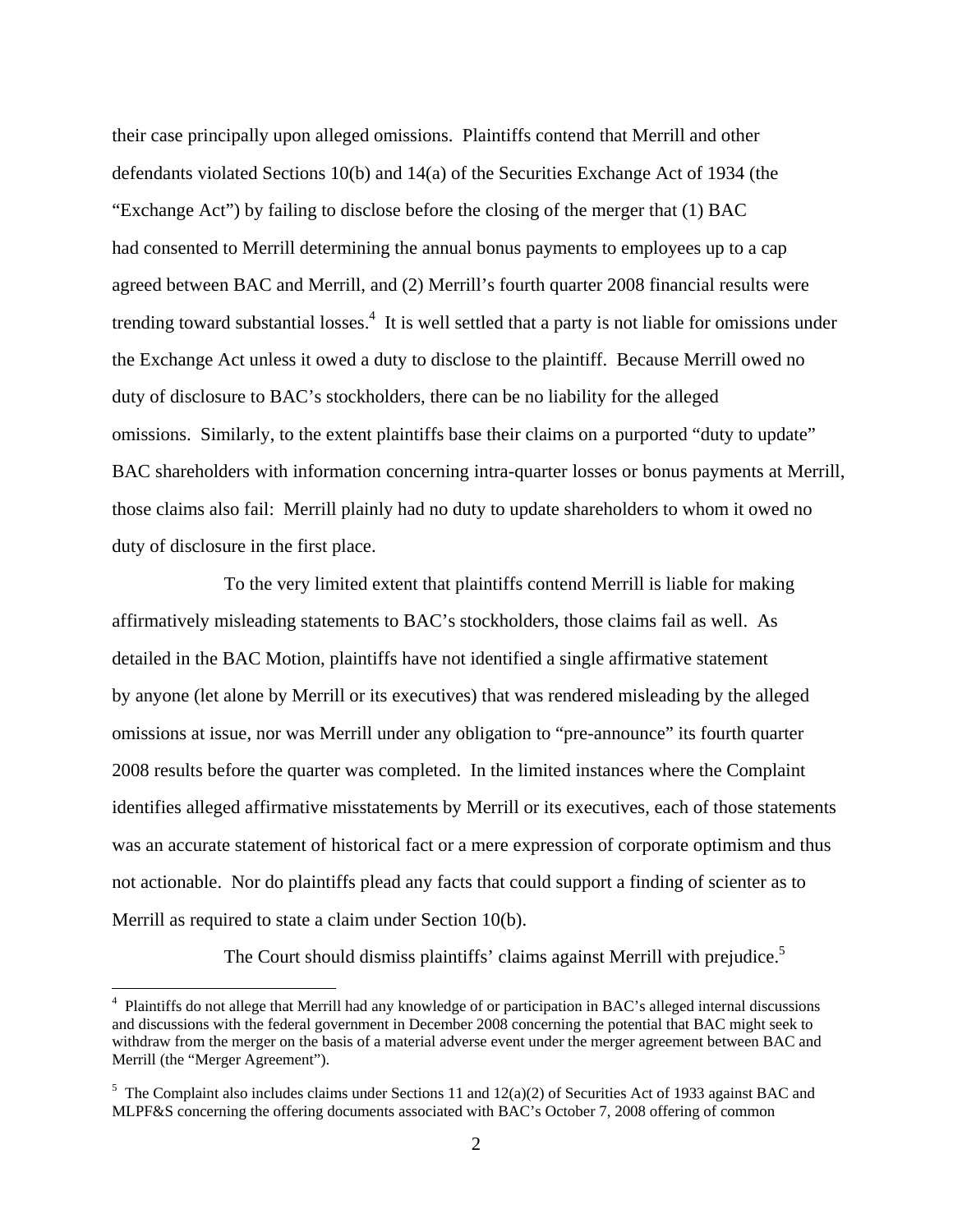### **ARGUMENT**

#### **I. MERRILL IS NOT LIABLE UNDER SECTION 10(b) (COUNT II)**

To state a claim under Section 10(b), a plaintiff must plead that a defendant "'(1) made misstatements or omissions of material fact; (2) with scienter; (3) in connection with the purchase or sale of securities; (4) upon which plaintiffs relied; and (5) that plaintiffs' reliance was the proximate cause of their injury."" Lentell v. Merrill Lynch & Co., 396 F.3d 161, 172 (2d Cir. 2005) (quoting In re IBM Sec. Litig., 163 F.3d 102, 106 (2d Cir. 1998)).

### **A. Plaintiffs Fail To Allege An Actionable Statement Or Omission By Merrill**

A securities fraud complaint must contain well-pleaded factual allegations that identify with particularity what statements were false and why they were false when made. See, e.g., Elliott Assocs., L.P. v. Covance, Inc., 2000 WL 1752848, at \*6 (S.D.N.Y. Nov. 28, 2000). The Private Securities Litigation Reform Act (the "PSLRA") "requires plaintiffs to 'specify each statement alleged to have been misleading, the reason or reasons why the statement is misleading, and, if an allegation regarding the statement or omission is made on information and belief, the complaint shall state with particularity all facts on which that belief is formed." Xerion Partners I LLC v. Resurgence Asset Mgmt., LLC, 474 F. Supp. 2d 505, 516 (S.D.N.Y. 2007) (Chin, J.) (quoting 15 U.S.C. § 78u-4(b)(1)), aff'd sub nom. Bay Harbour Mgmt. LLC v. Carothers, 282 Fed. Appx. 71 (2d Cir. 2008). The Complaint simply fails to do this as to Merrill.

1. Merrill Owed No Duty of Disclosure to BAC's Shareholders

The thrust of plaintiffs' claims against Merrill rests on the Company's purported failure to disclose (1) its fourth quarter losses as they were occurring (Compl. ¶ 106), (2) the bonus cap agreement contained in the Company Disclosure Schedule (id. ¶ 8) and (3) the payment of actual bonuses for 2008, which were paid December 31, 2008 (id. 106).

stock. MLPF&S is named as a defendant as to these claims in its capacity as an underwriter of the offering. (Compl. ¶¶ 377, 386.) These claims fail as to MLPF&S for the same reasons they fail as to BAC. These arguments are set forth in the BAC Motion and not repeated here. (See BAC Motion at 30-33, 56-70.)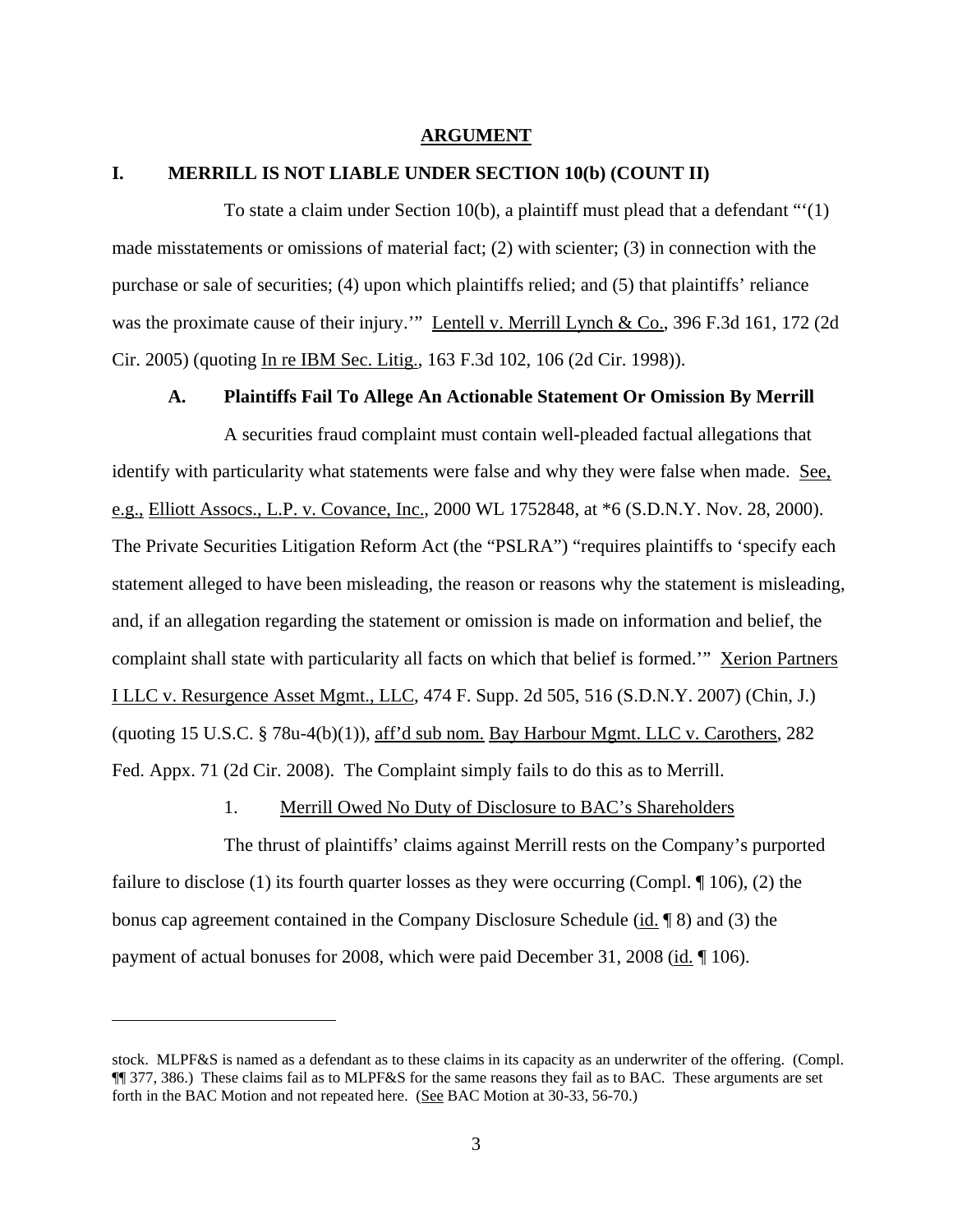To be held liable for omissions under Section 10(b) and Rule 10b-5, a defendant must owe plaintiff an affirmative duty to disclose which only "arises when one party has information that the other [party] is entitled to know *because of a fiduciary or other similar relation of trust and confidence between them.*" Chiarella v. United States, 445 U.S. 222, 228-29 (1980) ("'party charged with failing to disclose market information must be under a duty to disclose it'" (citation omitted) (emphasis added)).

The BAC Motion demonstrates that no defendant owed a duty of disclosure as to the alleged omissions at issue, but this is particularly clear in the case of Merrill, which had no connection to BAC's shareholders. A party to a merger does not owe a duty to disclose its internal information to the counterparty's shareholders. In re Ivan F. Boesky Sec. Litig., 36 F.3d 255, 261 (2d Cir. 1994). Far from having a fiduciary relationship, Merrill and BAC's shareholders were at arm's-length from each other. See Chiarella*,* 445 U.S. at 239-40 (Brennan, J., concurring) ("As a general rule, neither party to an arm's-length business transaction has an obligation to disclose information to the other unless the parties stand in some confidential or fiduciary relation."); see also Del Noce v. Delyar Corp., 1976 WL 813, at \*24 (S.D.N.Y. July 30, 1976) ("As a proposed merger partner, [purchasing company's interests] were clearly adverse and antagonistic to that of [the target].").

Merrill cannot be held liable for violating a duty that it did not owe. As the Supreme Court stated in Chiarella, "[f]ormulation of such a broad duty, which departs radically from the established doctrine that duty arises from a specific relationship between two parties . . . should not be undertaken absent some explicit evidence of congressional intent." 445 U.S. at 233. A contrary rule would subject merger parties to potentially inconsistent obligations *vis-àvis* their own shareholders and those of the counterparty. Requiring Merrill to make affirmative disclosures to BAC's shareholders which, according to plaintiffs, would have caused BAC's shareholders to vote against the merger, would have created a conflict of interest and exposed Merrill to liability to its own shareholders. See Paramount Commc'ns Inc. v. QVC Network Inc., 637 A.2d 34, 44 (Del. 1994) ("In the sale of control context, the directors must focus on one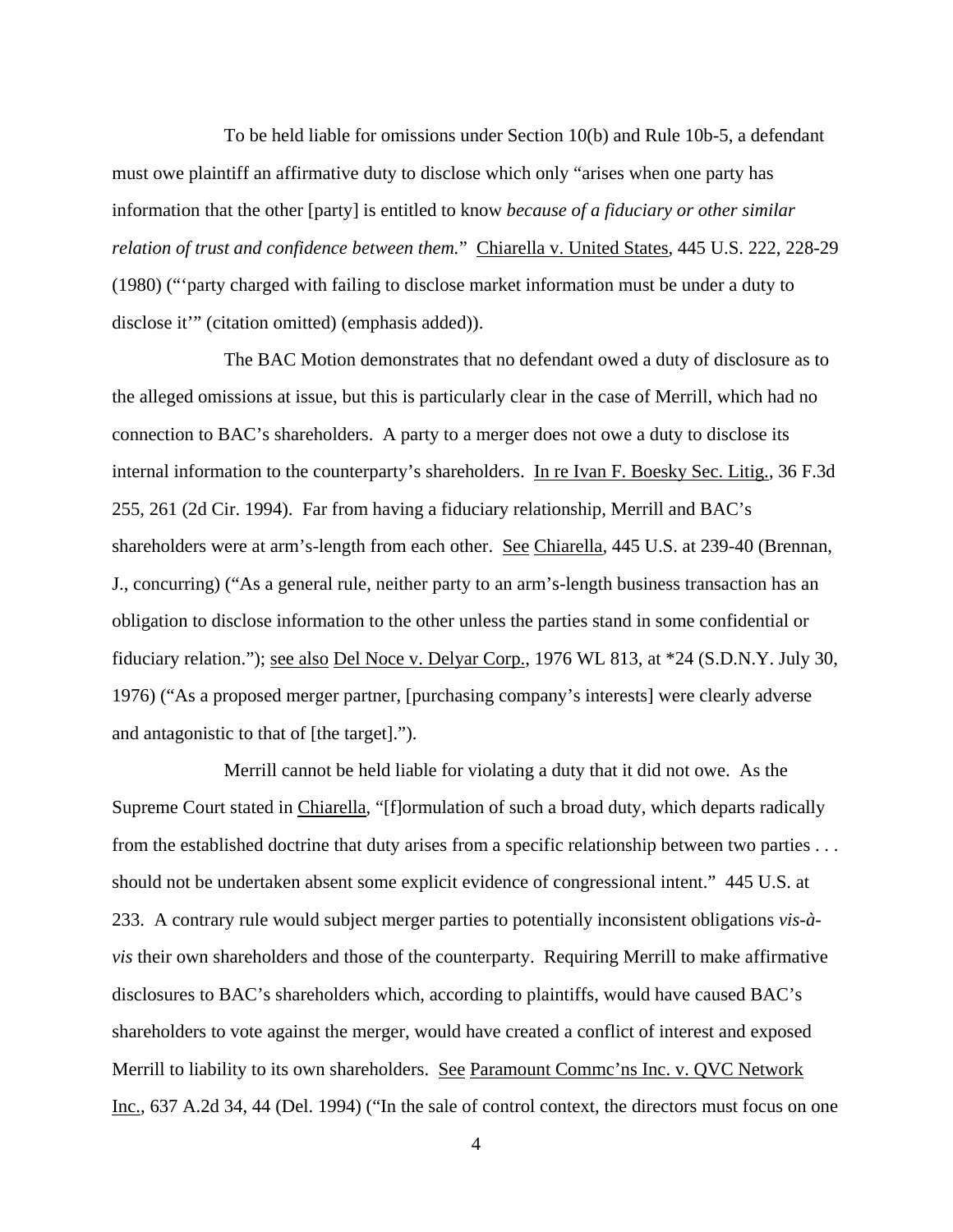primary objective – to secure the transaction offering the best value reasonably available . . . ."). And, given the absence of any duty to disclose to BAC shareholders, it follows that Merrill had no duty to disclose information concerning fourth quarter losses or bonus payments in the form of an "update" or "correction" because there simply can be no liability for omissions absent a duty. See Stoneridge Inv. Partners, LLC v. Scientific-Atlanta, Inc., 552 U.S. 148, 158-59 (2008) (omissions actionable under Section 10(b) only where there exists a duty to disclose); In re IBM Corporate Sec. Litig., 163 F.3d 102, 110 (2d Cir. 1998) (citing San Leandro Emergency Med. Group Profit Sharing Plan v. Philip Morris Cos., 75 F.3d 801, 811 (2d Cir. 1996)). Because Merrill had no obligation to disclose information to BAC's shareholders, plaintiffs' claims under Section 10(b) relating to the alleged omission of material information concerning fourth quarter losses and the bonus cap should be dismissed.<sup>6</sup>

# 2. Plaintiffs' Remaining Alleged Misstatements Are Either Accurate Statements Of Historic Fact Or Mere Puffery

The affirmative statements attributed to Merrill with which plaintiffs take issue are either accurate statements of historic fact or puffery and thus not actionable. Merrill's statement in its earnings announcement for the third quarter of 2008 that "[w]e continue to reduce exposures and de-leverage the balance sheet prior to the closing of the BofA deal" allegedly was false and misleading because Merrill retained large amounts of toxic assets on its balance sheet which caused the fourth quarter losses. (Oct. 16, 2008 Merrill Press Release at 3 (Hakki Decl. Ex. C); Compl. ¶¶ 84, 202, 333(h).) But nothing in that statement is inconsistent with the presence of problematic assets on Merrill's balance sheet when the statement was made. To the contrary, the use of the word "continuing" makes it clear that the de-leveraging process was not yet complete and would continue during the fourth quarter before the merger closed. Accordingly, the statement was nothing more than an accurate statement about past performance,

<sup>&</sup>lt;sup>6</sup> Plaintiffs focus certain of their allegations on their claims that: (1) BAC had determined that a material adverse event had occurred under the Merger Agreement as a result of Merrill's losses (Compl. ¶¶ 210, 221, 333); (2) this loss information was material to BAC's shareholders because BAC did not have the capital to absorb them (id. ¶[ 92, 103, 224, 227, 333); and (3) BAC sought government assistance because of the losses (id. ¶¶ 305, 333). These allegations fail for the reasons explained in the BAC Motion. Furthermore, they do not apply to Merrill, which is not alleged to have had any knowledge of these events and was still an independent company at the relevant time.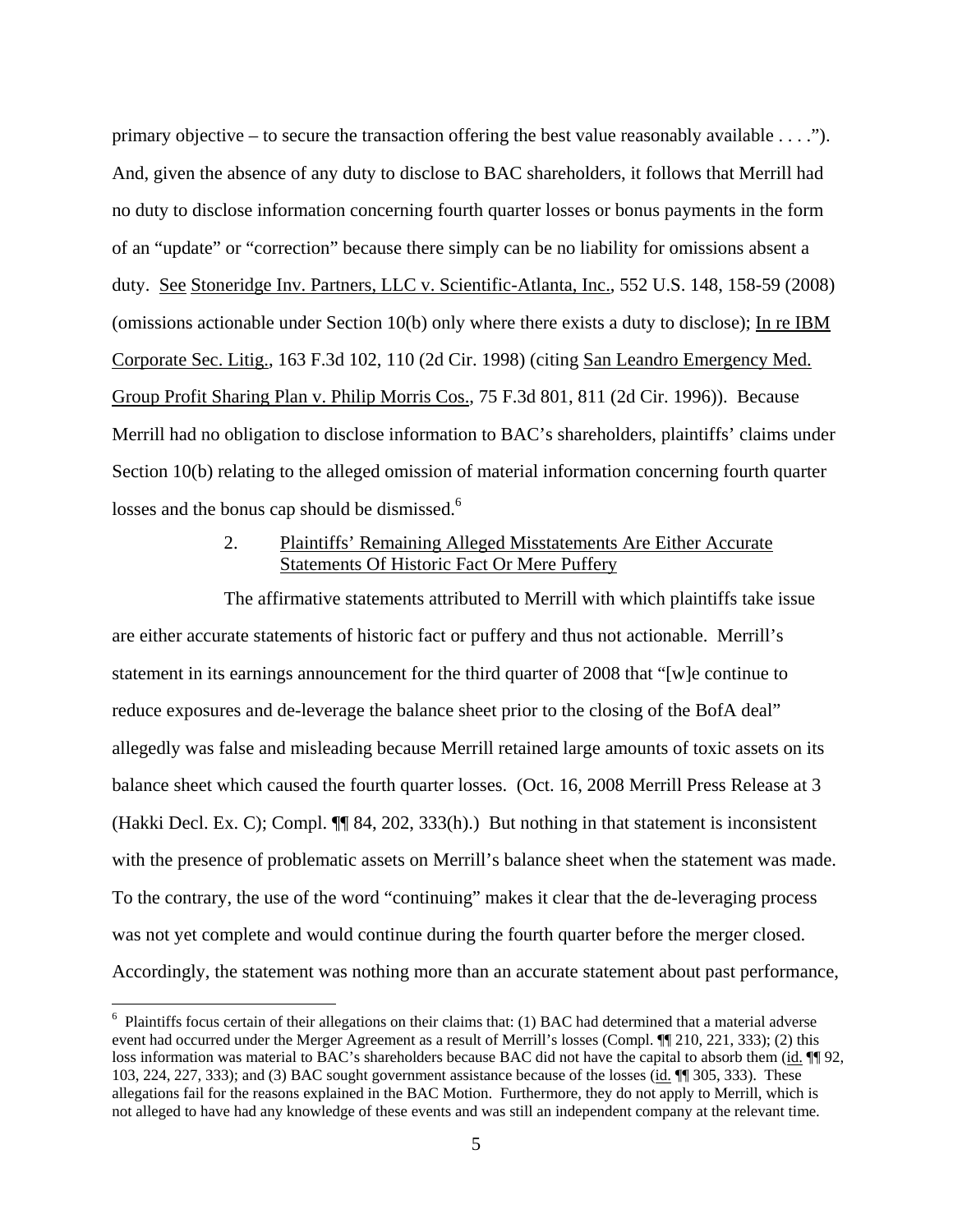which is not actionable under the securities laws. Nadoff v. Duane Reade, Inc., 2004 WL 1842801, at \*2 (2d Cir. Aug. 17, 2004).

Plaintiffs also challenge John Thain's comments that "the transaction will create an unparalleled global company" (Oct. 16, 2008 Merrill Press Release at 3 (Hakki Decl. Ex. C); Compl. ¶¶ 84, 202), that the merger would make "tremendous strategic sense," "gives us great opportunities" and "be a very attractive transaction" (Sept. 15, 2008 Press Conf. Tr. at 2, 3 (Hakki Decl. Ex. D); Compl. ¶ 191), and that the merger would create "the leading financial institution in the world" (Sept. 15, 2008 Merrill Press Release at 1 (Hakki Decl. Ex. E); Compl. ¶¶ 192, 333, 369). Courts in this Circuit have routinely held that such statements of optimism and puffery are not actionable. ECA & Local 134 IBEW Joint Pension Trust v. JP Morgan Chase Co., 553 F.3d 187, 205-06 (2d Cir. 2009) (optimistic statements that are too general to cause a reasonable investor to rely upon them amount to non-actionable puffery); Faulkner v. Verizon Commc'ns, Inc., 156 F. Supp. 2d 384, 388-89, 397-99 (S.D.N.Y. 2001) (statements about merger's anticipated prospects, including that the merger was a "groundbreaking agreement to fundamentally change the dynamics of the broadband industry" not actionable);  $\underline{\text{In}}$ re IAC/InterActiveCorp Sec. Litig., 478 F. Supp. 2d 574, 594 (S.D.N.Y. 2007) (statement that "[w]e are convinced that this merger . . . will enhance the growth prospects for [our acquisition partner]" was not actionable).

Moreover, statements concerning future events, even if they turn out to be inaccurate in hindsight, are protected by the "safe harbor" for forward-looking statements under the PSLRA because the Complaint does not adequately allege that the makers of the statements had actual knowledge that they were false. 15 U.S.C. § 78u-5(c)(1)(B); <u>see also In re</u> IAC/InterActiveCorp, 478 F. Supp. 2d at 586-87 (dismissing Section 10(b) claim because language that "bespeaks caution" is not actionable under the securities laws). The statements concerning future events that plaintiffs challenge all were accompanied by language warning that the forward-looking statements involve "certain risks and uncertainties." (Oct. 16, 2008 Merrill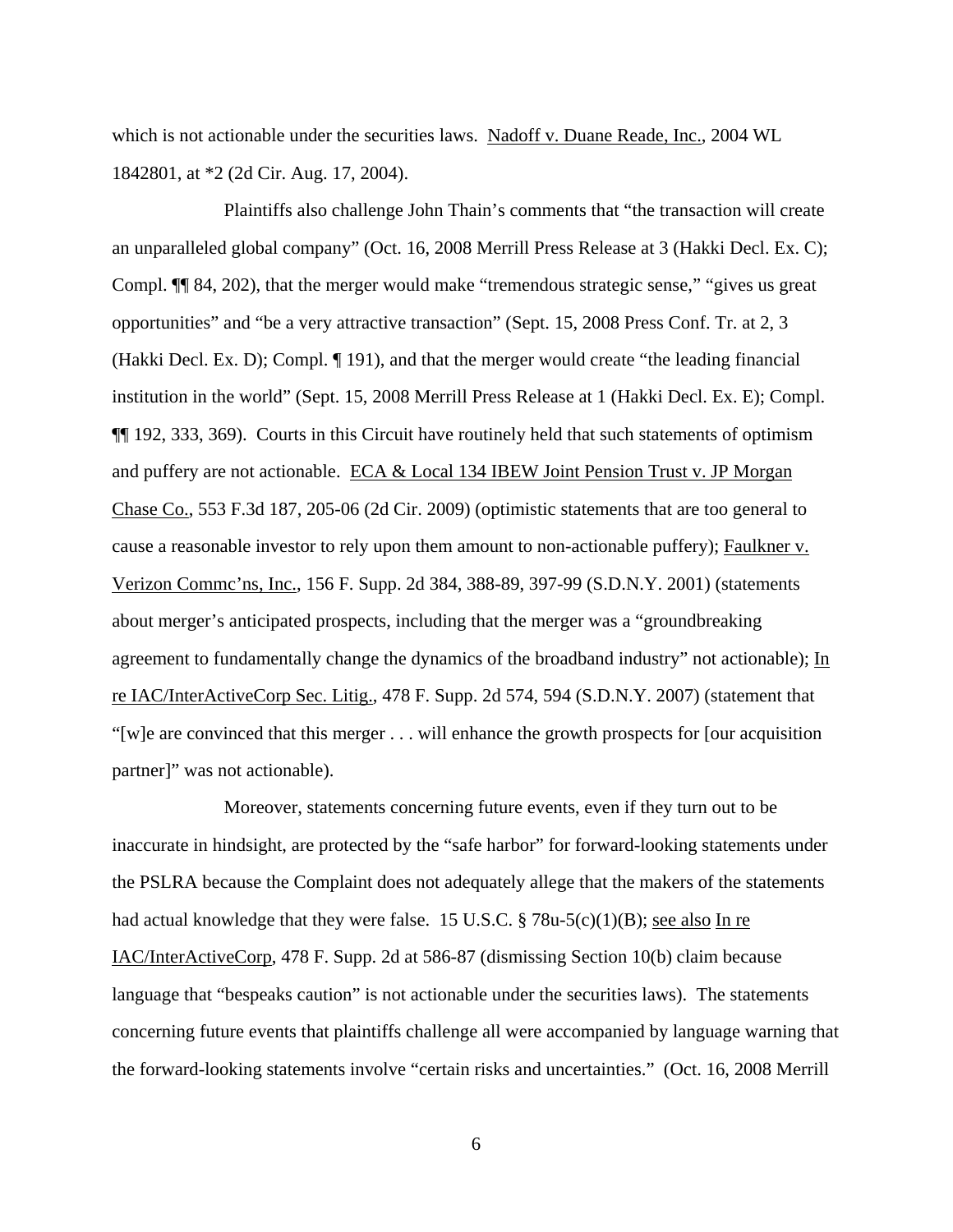Press Release at 12 (Hakki Decl. Ex. C); Sept. 15, 2008 Press Conf. Tr. at 8 (Hakki Decl. Ex. D); Sept. 15, 2008 Merrill Press Release at 2 (Hakki Decl. Ex. E).)<sup>7</sup>

# **B. The Complaint Fails To Allege A "Strong Inference" Of Scienter As To Merrill**

Under the PSLRA, a plaintiff alleging securities fraud must "state *with particularity* facts giving rise to a *strong inference* that the defendant acted with the required state of mind." 15 U.S.C. § 78u-4(b)(2) (emphasis added). A "strong inference" is "more than merely plausible or reasonable – it must be cogent and at least as compelling as any opposing inference of nonfraudulent intent." Tellabs, Inc. v. Makor Issues & Rights, Ltd*.*, 551 U.S. 308, 314 (2007). A Court must therefore "consider plausible non-culpable explanations for the defendant's conduct, as well as inferences favoring the plaintiff." Id. at 310. Only "if a reasonable person would deem the inference of scienter cogent and at least as compelling as any opposing inference one could draw from the facts alleged" can the complaint be sustained. Id. at 324.

A plaintiff can establish a strong inference of scienter either (1) by alleging facts that constitute strong circumstantial evidence of conscious misbehavior or recklessness, or (2) by alleging facts to show that the defendant had both motive and opportunity to commit fraud. Acito v. IMCERA Group, Inc., 47 F.3d 47, 52 (2d Cir. 1995). The Complaint is entirely silent as to any possible motive by Merrill to artificially inflate BAC's stock. Where, as here, no motive is pled and plaintiffs seek to establish scienter through circumstantial evidence of conscious misbehavior or recklessness, "the strength of the circumstantial allegations must be correspondingly greater." Kalnit v. Eichler, 264 F.3d 131, 142 (2d Cir. 2001). And where, as

<sup>&</sup>lt;sup>7</sup> In alleging that the Definitive Joint Proxy filed by BAC on November 3, 2008 ("Proxy" or "Proxy Statement") was false and misleading, plaintiffs note that the Proxy incorporated Merrill's unrelated March 14, 2008 proxy statement, which plaintiffs allege misrepresented the details of Merrill's annual bonus program. (See Compl.  $\P$  219-20.) According to plaintiffs, these details were false because they were different from the bonus program ultimately agreed to by Merrill and BAC six months later. But there is no allegation that the March 2008 proxy was false when written – only an allegation that subsequent events made the details included in that document out of date. San Leandro, 75 F.3d 811 (failure to disclose alternative policy not misleading where company's prior statements regarding its traditional marketing strategy "simply reflected company policy at the time" and "were not promises to maintain that policy in the future").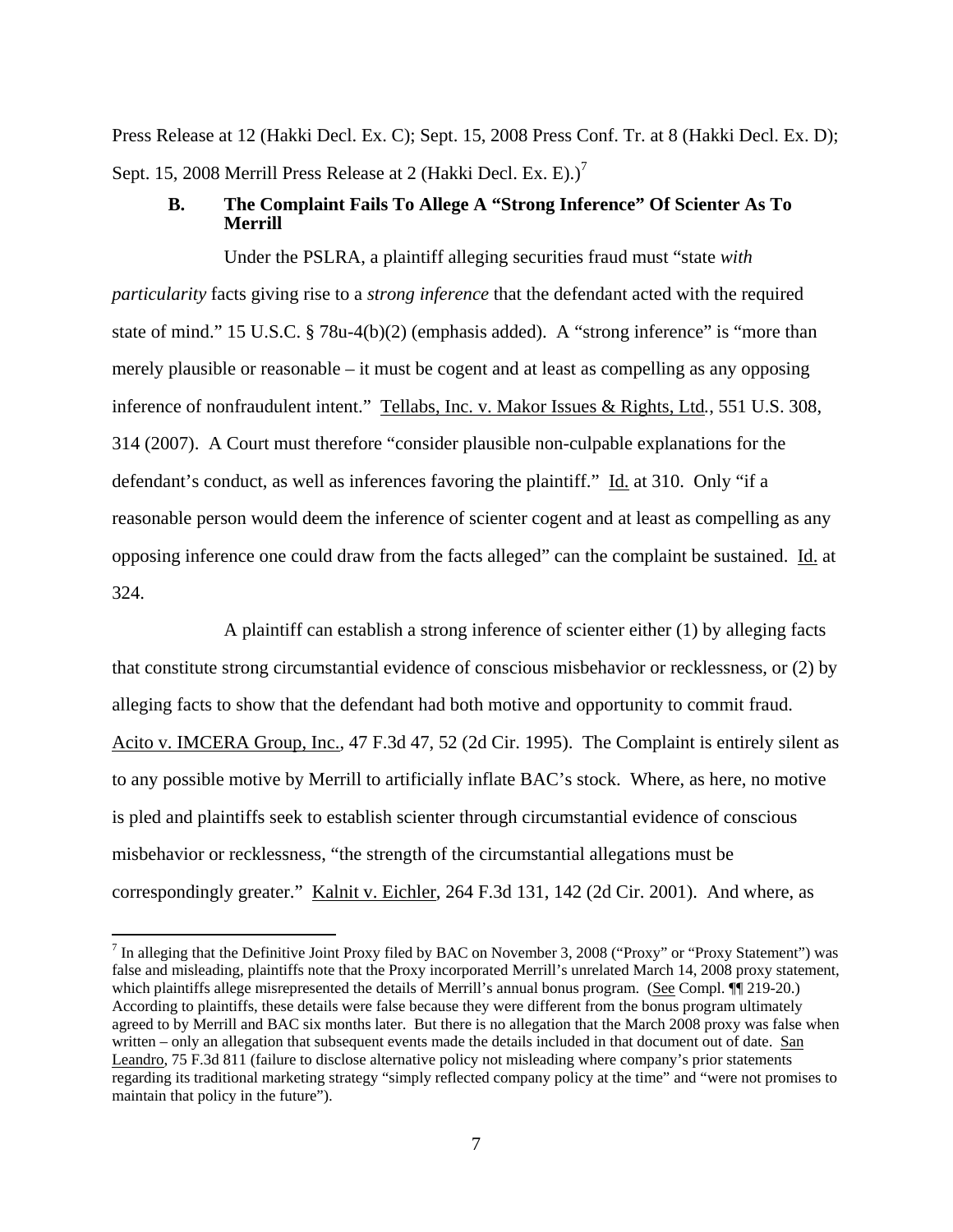here, plaintiffs' claims are based on an alleged failure to disclose, such failure satisfies the recklessness standard "if and only if defendants had an *obvious and absolute duty* to disclose such information to its shareholders in the first place." Kalnit v. Eichler, 85 F. Supp. 2d 232, 245 (S.D.N.Y. 1999) (emphasis added), aff'd, 264 F.3d 131, 143 (2d Cir. 2001). Plaintiffs' scienter allegations rest primarily on the reiteration of their claims of wrongdoing; that is, that Merrill knew, but failed to disclose, its fourth quarter losses and the bonus cap agreement. (Compl. ¶¶ 231, 236.) As discussed more fully in the BAC Motion (see BAC Motion at 21-23, 33-39), plaintiffs do not allege a duty to disclose those issues, let alone an obvious and absolute one. Indeed, as noted above, Merrill owed no general duty of disclosure to BAC's shareholders. See supra at 3-5.

These fundamental failures to plead scienter against Merrill require dismissal of the Section 10(b) claims. As shown below, when one considers scienter as applied to each category of alleged misstatement or omission, plaintiffs' failure to plead scienter is even more pronounced.

## 1. The Bonuses

 $\overline{a}$ 

At all relevant times, including between the signing and closing of the merger with BAC, Merrill consistently disclosed its intention to pay incentive compensation of multibillion dollars, as it had in years prior. It accrued compensation and benefits expenses through the third quarter of \$11.2 billion, which were at levels only slightly below those in 2007. $8$  (See Oct. 16, 2008 Merrill Press Release at 8 (Hakki Decl. Ex. C).)<sup>9</sup> And the market expected that such bonuses would be paid due to the critical role of incentive compensation in retaining key

 $8\text{ The existence of these accruals, which were consistent with the bonuses ultimately paid, completely nullifies.}$ plaintiffs' assertion that "paying billions of dollars in bonuses before the merger closed meant that BoA shareholders would receive an asset worth billions of dollars less than contemplated." (Compl. 177.)

<sup>&</sup>lt;sup>9</sup> Following SEC disclosure rules, Merrill's accrued compensation expenses did not distinguish among base salary, incentive compensation and other benefits and compensation-related expenses, other than for its most senior executive officers. However, Merrill had previously disclosed in its March 14, 2008 proxy statement (incorporated as part of the Proxy) that a large part of its compensation was in the form of year-end incentive compensation. (See Merrill Schedule 14A at 29 (Mar. 14, 2008) (Hakki Decl. Ex. F).)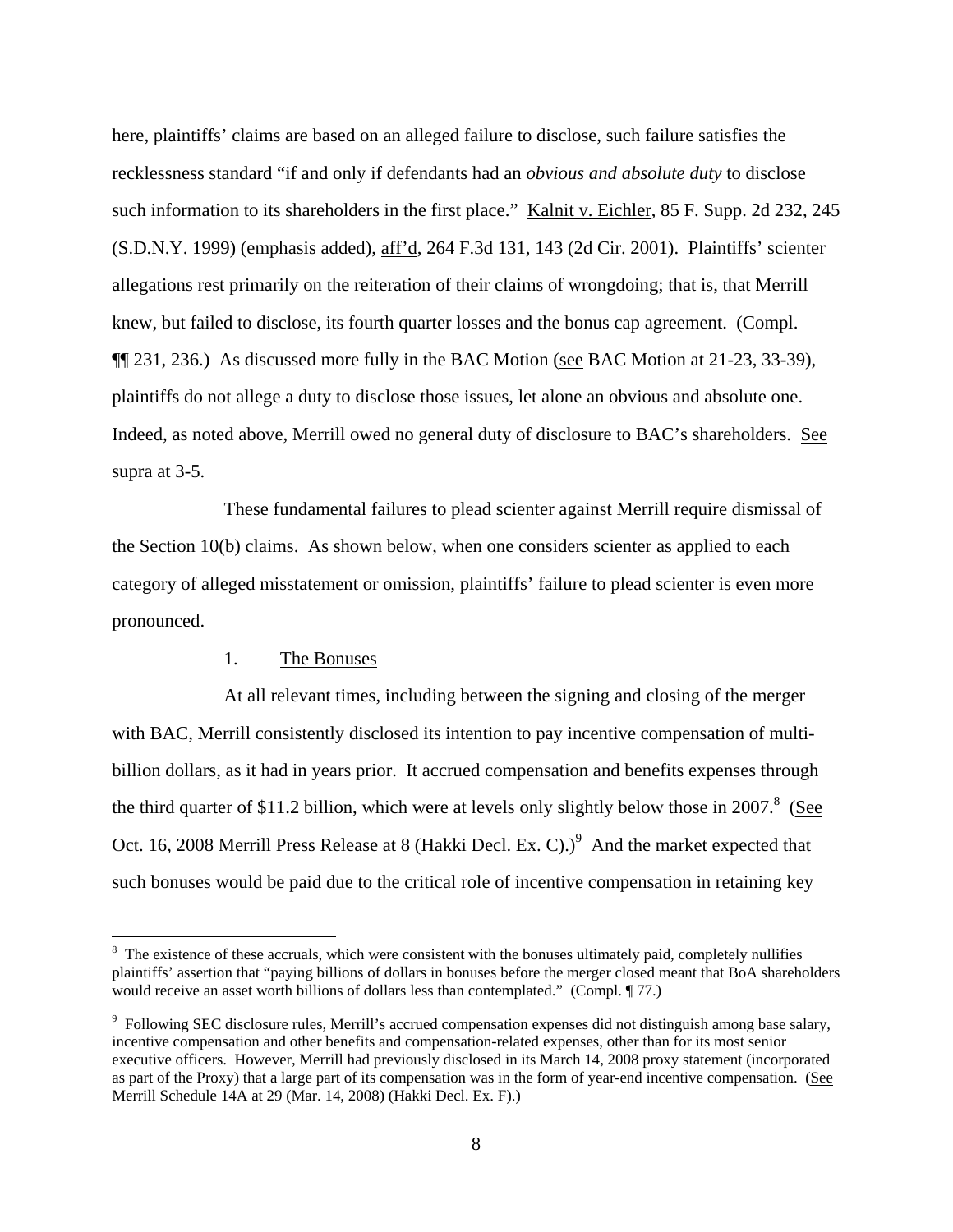employees in the financial services sector.<sup>10</sup> As Merrill disclosed in its March 14, 2008 proxy, competitive compensation for key employees, even when the company is negatively impacted by various economic factors, is "essential . . . to retain them and avoid long-term damage to the franchise."<sup>11</sup> (Merrill Schedule 14A at 28 (Mar. 14, 2008) (Hakki Decl. Ex. F).) Indeed, the Merger Agreement itself recognized the competitive landscape and required Merrill to "use reasonable best efforts to . . . retain the services of its key officers and key employees" during the period prior to the closing date. (Proxy at A-31 (Merger Agr. § 5.1(b)) (Hakki Decl. Ex. I).)<sup>12</sup>

The information in the market about the anticipated bonus payments negates any inference that Merrill sought to hide its plan to pay bonuses. As such, plaintiffs instead suggest that the nondisclosure of the Company Disclosure Schedule referenced in the Merger Agreement denotes nefarious conduct. (Compl. ¶¶ 198-99, 331, 368.) A review of the cited documents, however, again invalidates plaintiffs' assertions.

Section 5.2 of the Merger Agreement contained a series of negative covenants limiting Merrill's ability to take certain actions prior to the closing, including "increas[ing] in any manner the compensation or benefits of any of the current or former directors, officers or employees of Company or its Subsidiaries (collectively, 'Employees'), [or] pay[ing] any amounts to Employees not required by any current plan or agreement (other than base salary in the ordinary course of business)." (Compl. ¶ 196 (citing Proxy at A-31-32 (Merger Agr. § 5.2)

<sup>&</sup>lt;sup>10</sup> See, e.g., Dana Cimilluca, <u>Deutsche Bank's Hiring Spree</u>, The Wall St. J., Mar. 4, 2009 (Hakki Decl. Ex. G) (Deutsche Bank "hired 25 senior bankers from weakened rivals in the past six months," including 12 from BAC); see also Chris Blackhurst, Eat What You Kill: Why Bonuses Never Went Away, Evening Standard, June 26, 2009 (Hakki Decl. Ex. H) ("Bonuses have been inflated by a poaching war as firms that have survived in good shape, such as Barclays, Credit Suisse and Deutsche Bank, snaffle top talent.").

 $11$  Had Merrill not paid the bonuses, an argument might be made that Merrill had breached its (publicly disclosed) obligation under the Merger Agreement to "use reasonable best efforts to . . . retain the services of its key officers and key employees" during the period prior to the closing date of the merger. (Proxy at A-31 (Merger Agr. § 5.1(b)) (Hakki Decl. Ex. I).)

<sup>&</sup>lt;sup>12</sup> The Complaint makes much of the "pay for performance" language in the March 14, 2008 proxy to support plaintiffs' position that the VICP bonuses were strictly performance-based. (Compl. ¶ 70.) But plaintiffs omit the very next sentence, which states that "[t]he long-term success of the Company depends on its ability to attract and retain high-performing employees; therefore, the emphasis on annual performance has to be balanced against the Company's recruiting and retention objectives." (Merrill Schedule 14A at 28 (Mar. 14, 2008) (Hakki Decl. Ex. F).)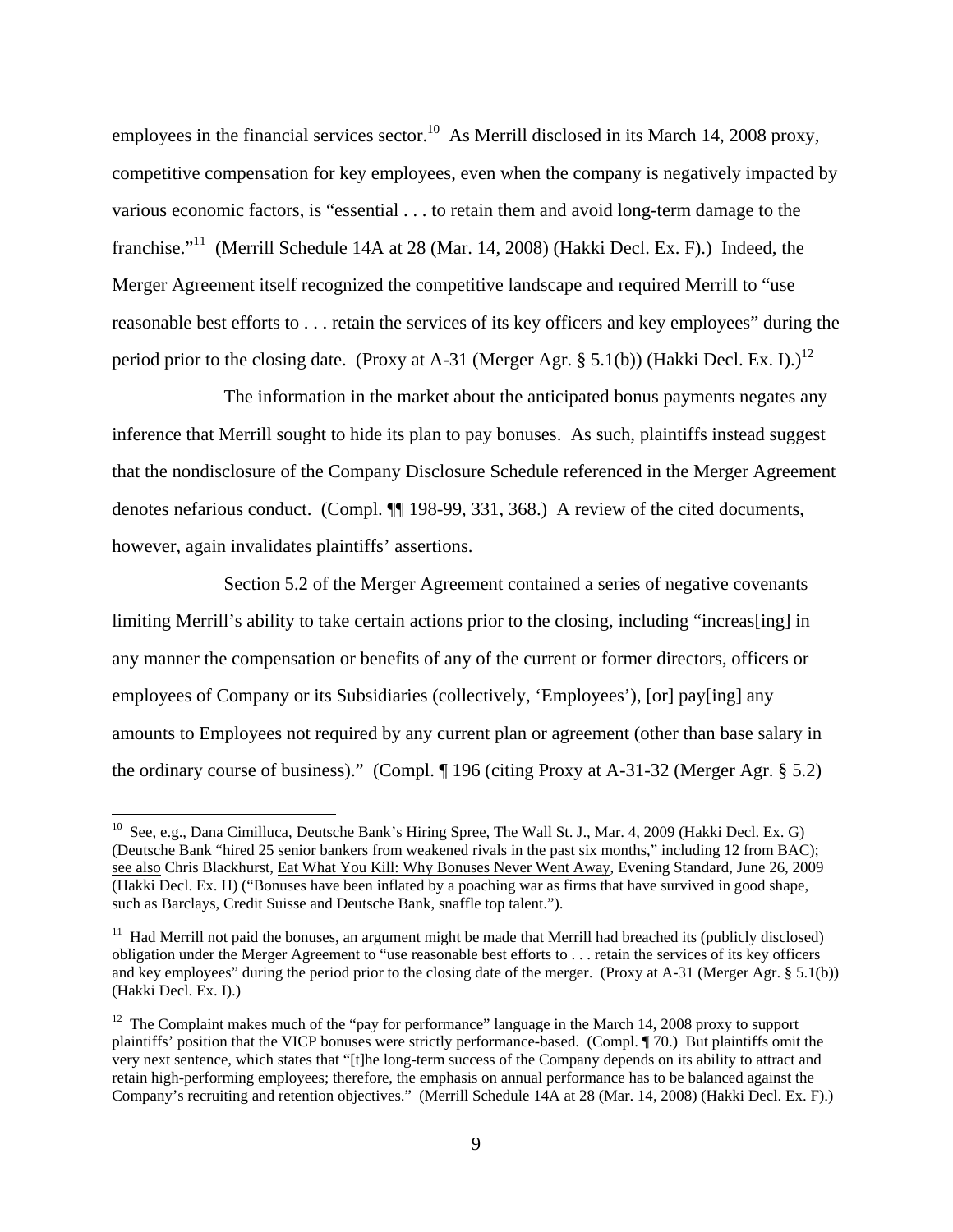(Hakki Decl. Ex. I)).) That covenant was expressly qualified by Section 5.2(c)(ii) of the Merger Agreement, which prohibited Merrill from taking such actions "except as set forth in . . . Section 5.2 of the Company Disclosure Schedule or . . . without the prior written consent of [BAC]." (See Compl. ¶ 196; Proxy at A-32 (Merger Agr. § 5.2(c)(ii)) (Hakki Decl. Ex. I).) Section 5.2 of the Company Disclosure Schedule permitted up to \$5.8 billion in bonuses. (Compl. ¶ 72.)

The Company Disclosure Schedule was anything but a "secret" side agreement. (Compl. ¶ 110.) The document was referenced at least eight times in the Merger Agreement, (see Proxy at A-8, A-13, A-14, A-15, A-17, A-24, A-31, A-35 (Merger Agr. ¶¶ 3.2, 3.7, 3.8(c), 3.11, 3.13, 3.22, 5.2, 6.6) (Hakki Decl. Ex. I)) and at least five of those references contained clauses along the lines of "other than as set forth in section [x] of the Company Disclosure Schedule" or "except as set forth . . . ." (Id.  $\P$  3.2, 3.7, 3.8(c), 3.13, 3.22, 5.2.) Indeed, the Merger Agreement expressly defines the Company Disclosure Schedule as a schedule that was to be delivered by Merrill to BAC containing "items[,] the disclosure of which is necessary or appropriate either in response to an express disclosure requirement contained in a provision hereof or as an exception to  $\dots$  one or more of the Company's covenants contained herein." (Id. art. III.) Had Merrill (or BAC) sought to conceal the existence of the Company Disclosure Schedule and its contents, it is implausible that it would be referenced repeatedly in the Merger Agreement or defined as clearly providing exceptions to that agreement.

### 2. The Fourth Quarter Losses

Even if a duty to disclose intra-quarter loss figures existed (which it did not), plaintiffs have not alleged that Merrill acted with the requisite scienter when it did not make that disclosure. There is no allegation that Merrill knew – or was in a position to know – whether the purported intra-quarter loss figures would be material to *BAC's* shareholders. Similarly, most of plaintiffs' alleged support for its claim that the losses should have been disclosed revolves around the alleged discussions and statements internally within BAC or between BAC and U.S.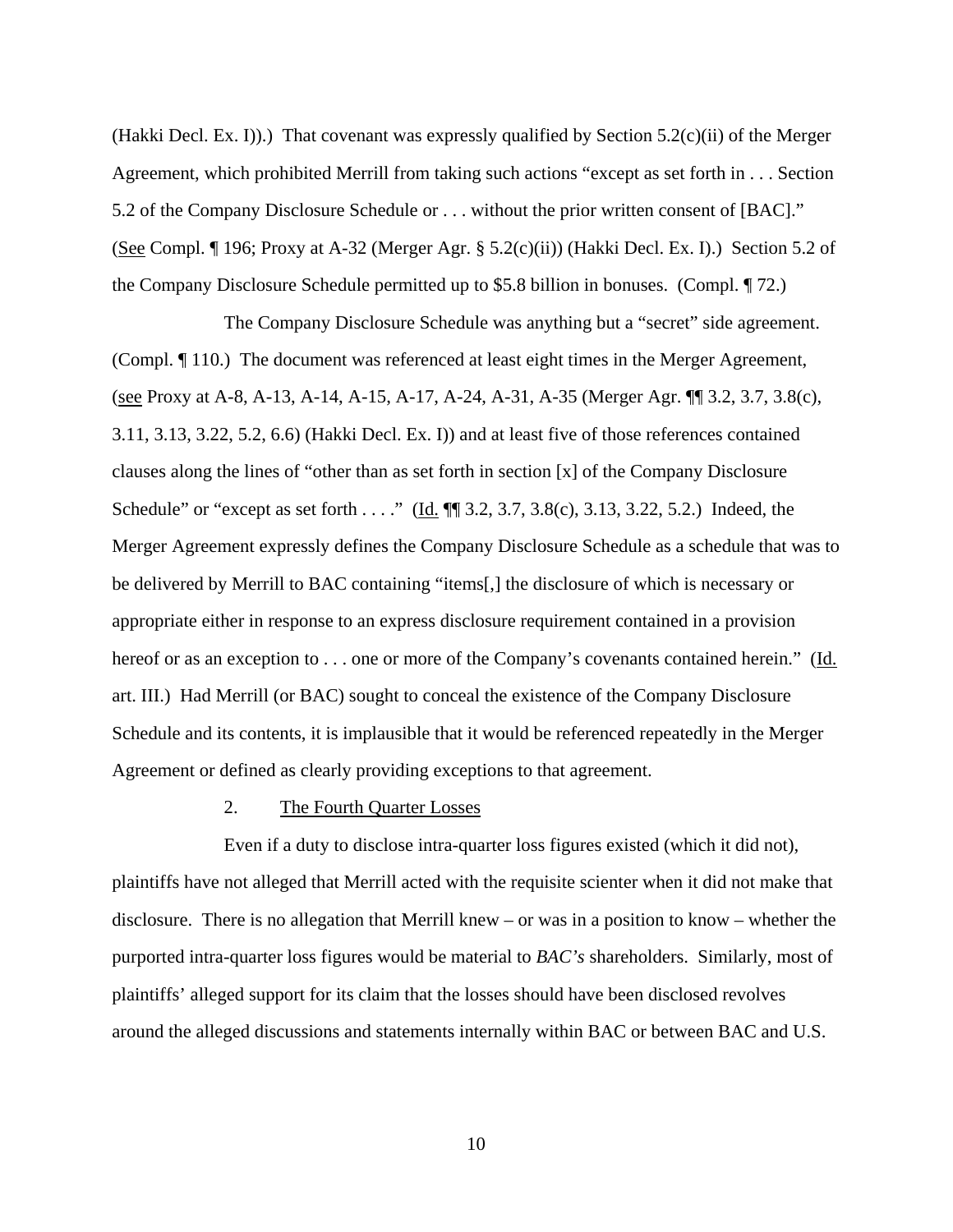Treasury officials. But there is no allegation that Merrill knew that BAC was considering invoking the MAC, or that BAC had discussions with the government regarding the MAC.<sup>13</sup>

Plaintiffs have fallen far short of alleging facts with particularity that lead to an inference of scienter on the part of Merrill that is "cogent and at least as compelling as any plausible opposing inference one could draw from the facts alleged." Tellabs, 551 U.S. at 310. Plaintiffs' Section 10(b) claim should therefore be dismissed as against Merrill. Xerion Partners, 474 F. Supp. 2d at 520 ("failure to properly plead scienter provides an independent basis for dismissing plaintiffs' fraud claims").

# **II. MERRILL IS NOT LIABLE UNDER SECTION 14(a) OF THE EXCHANGE ACT OR RULE 14a-9 (COUNT V)<sup>14</sup>**

Plaintiffs allege that Merrill violated Section 14(a) of the Exchange Act and Rule 14a-9 promulgated thereunder by making false and misleading statements with respect to material facts, and omitting material facts, from the Proxy and related materials and public statements. (See Compl. ¶¶ 327-34.) To state a claim under Section 14(a) and Rule 14a-9, a plaintiff must show that "(1) a proxy statement contained a material misstatement or omission, which (2) caused plaintiff's injury, and (3) that the proxy solicitation itself, rather than the particular defect in the solicitation materials, was an 'essential link' in the accomplishment of the transaction." Bond Opportunity Fund v. Unilab Corp.*,* 2003 WL 21058251, at \*3 (S.D.N.Y. May 9, 2003), aff'd, 87 Fed. Appx. 772 (2d Cir. 2004).

## **A. Plaintiffs Mischaracterize Certain Communications As Solicitations Under The Proxy Rules**

Plaintiffs summarily label the September 15, 2008 press release, investor call and

press conference, the September 18, 2009 Form 8-K and the October 16, 2008 press release as

<sup>&</sup>lt;sup>13</sup> Plaintiffs allege that "BoA's and Merrill's senior executives also knew of the \$2 billion goodwill impairment by November 2008 – yet represented to regulators that it arose suddenly after the shareholder vote." (Compl. ¶ 233.) But the Complaint does not identify a single conversation by anyone at Merrill with a government official in December 2008 concerning these matters. Accordingly, the allegation has no application to Merrill.

<sup>&</sup>lt;sup>14</sup> In its memorandum of law, BAC demonstrates the many flaws in plaintiffs' allegations relating to their Section 14(a) claims, all of which apply with equal force to Merrill and are not restated at length here. (See BAC Motion at 22-47.)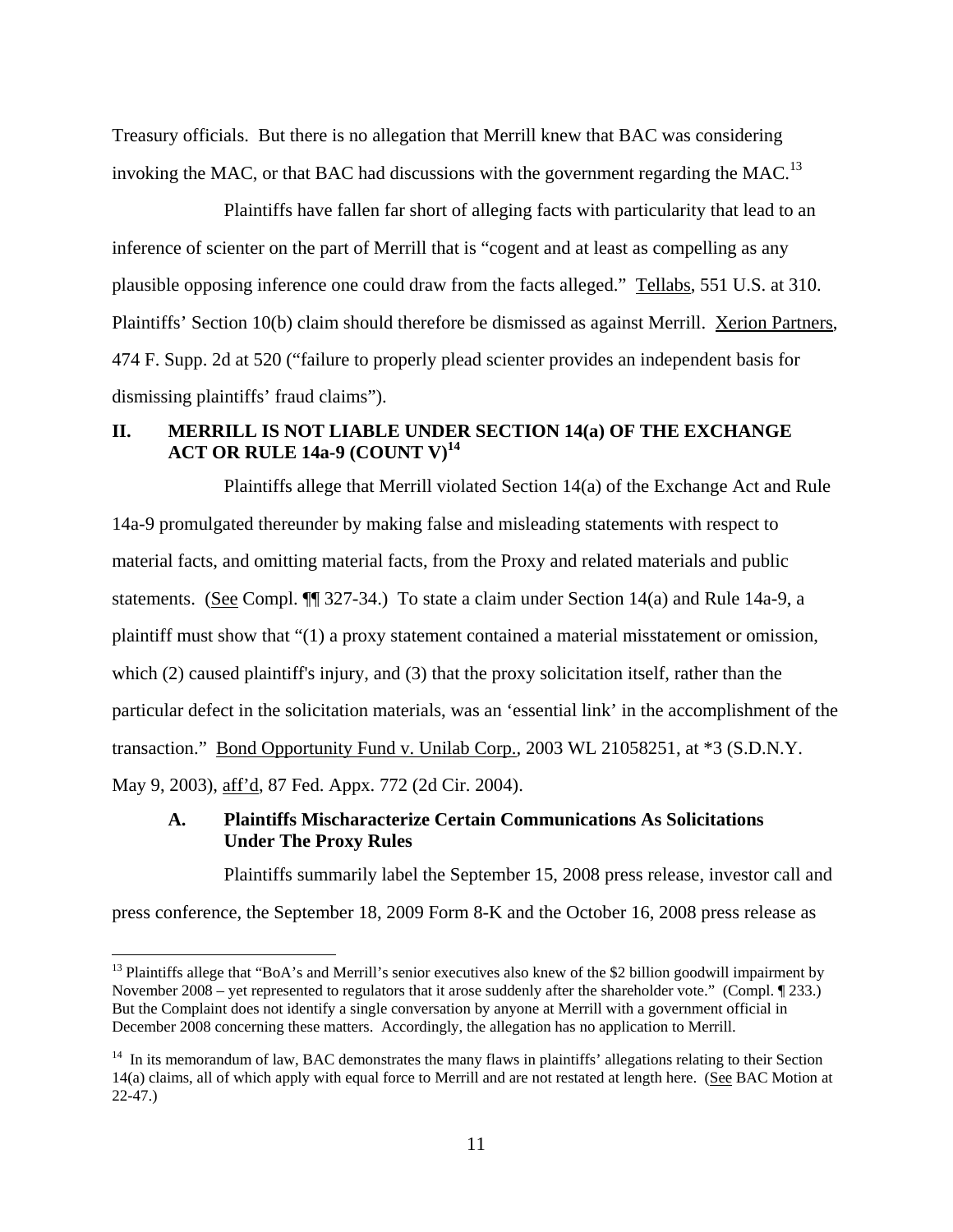"proxy solicitations" under Section 14(a) and Rule 14a-9. (See Compl. 1329.) Courts, however, routinely hold that communications that merely describe the merger and inform the public of its terms and conditions, without encouraging or requesting shareholder approval, do not constitute proxy solicitations subject to Section 14(a) and Rule 14a-9. See, e.g., Capital Real Estate Investors Tax Exempt Fund Ltd. P'ship v. Schwartzberg, 929 F. Supp. 105, 114 (S.D.N.Y. 1996) (press release that described terms of transaction, noted conditions to be satisfied and quoted facts was held not to be solicitation); Smallwood v. Pearl Brewing Co., 489 F.2d 579 (5th Cir. 1974) (press release announcing the basic terms of proposed merger accompanied by letter indicating board's belief that merger would be beneficial and recommending its approval did not constitute solicitations).

Merrill's communications during the week of September 15, 2008 provided nothing more than the facts and circumstances surrounding the merger and its various conditions, and expressed to the general public the belief that the merger was a positive development from the perspective of both BAC and Merrill. The Form 8-K issued by Merrill on September 18, 2008 was required to describe the general terms and conditions of the merger because it constituted a material definitive agreement outside the ordinary course of business. (See Merrill Form 8-K, Item 1.01 (Sept. 18, 2008) (Hakki Decl. Ex. J).) Plaintiffs do not (and cannot) allege that any one of these communications either directly or indirectly encouraged, recommended or influenced (let alone solicited) shareholders' approval in connection with the merger. At most, these statements were designed only to "inform and motivate the public," which is not enough to qualify as a proxy solicitation. Brown v. Chicago, Rock Island & Pac. R.R. Co., 328 F.2d 122, 125 (7th Cir. 1964); see also Capital Real Estate Investors Tax Exempt Fund Ltd. P'ship v. Schwartzberg, 917 F. Supp. 1050, 1059 (S.D.N.Y. 1996).<sup>15</sup> Thus, plaintiffs cannot base their Section 14 claim against Merrill on documents other than the Proxy Statement itself.

 $15$  Plaintiffs' attempt to bring the October 16, 2008 third quarter earnings announcement within the proxy rules similarly fails. The sole purpose of the 11-page document was to announce earnings. It contains all of two very general sentences that relate to the merger. It, therefore, does not constitute a proxy solicitation.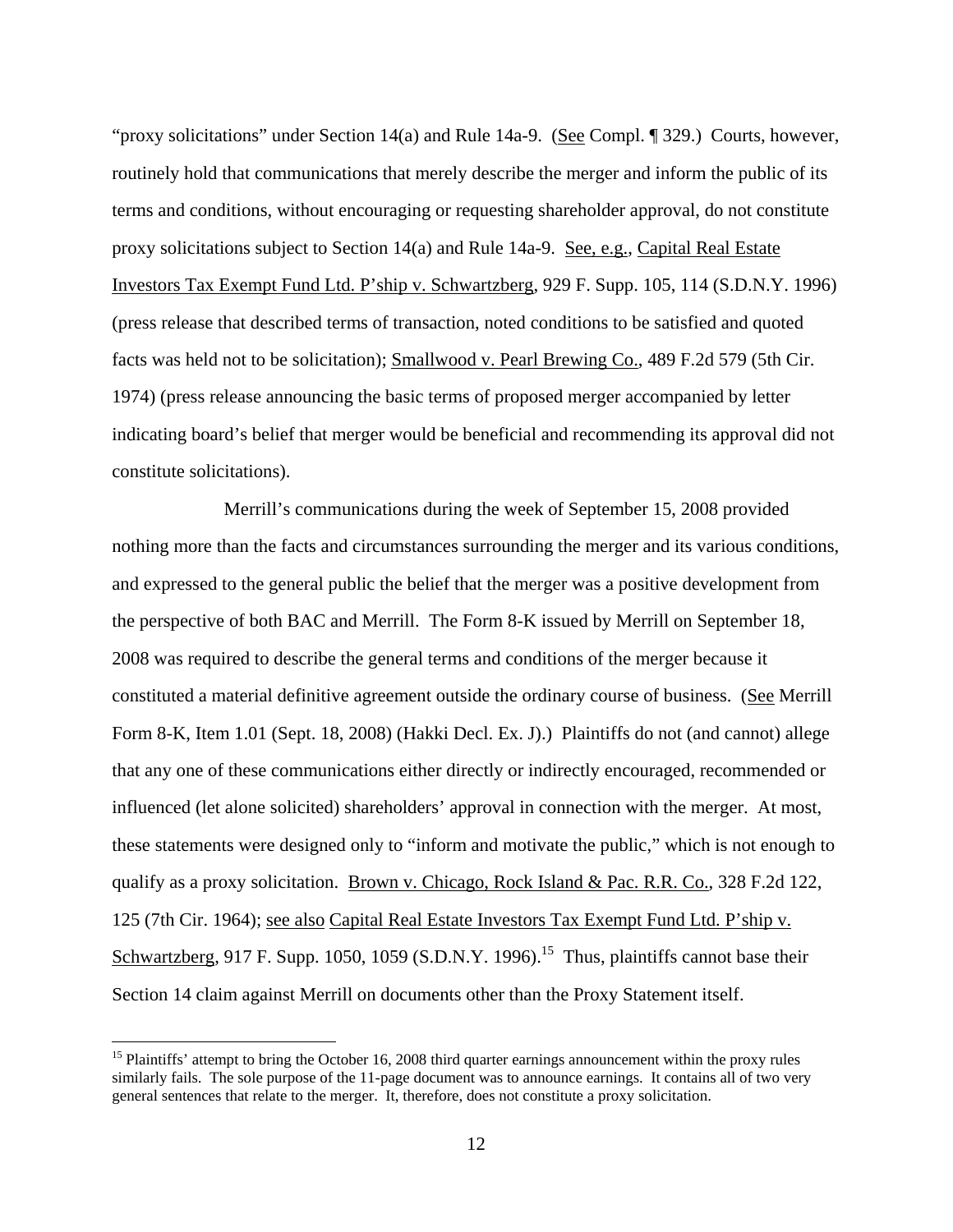#### **B. Plaintiffs Have Not Pled The Required State Of Mind**

Where a Section 14(a) claim is grounded in allegedly fraudulent conduct, as here, it is subject to the same heightened pleading requirements as Section 10(b) claims – even if a plaintiff expressly disclaims reliance on a fraud theory, as plaintiffs do (see Compl. ¶ 327). See In re JP Morgan Chase Sec. Litig., 363 F. Supp. 2d 595, 636 (S.D.N.Y. 2005) (dismissing Section 14(a) claim for failure to satisfy heightened pleading requirements for fraud, where Section 14(a) claim was based on same underlying fraudulent conduct as Section 10(b) claim); see also Rombach v. Chang, 355 F.3d 164, 170 (2d Cir. 2004) (holding that heightened pleading requirements for fraud apply beyond Section 10(b) to claims based on same fraudulent conduct). Here, plaintiffs' Section 14(a) claim rests on the same allegations of misrepresentations and omission as the Section 10(b) claims, and thus suffers from the same flaws. (Compare Compl. **[1]** 331-33, enumerating statements and omissions forming the basis of Section 14(a) claim, with id. ¶¶ 306(i)-(v), enumerating the same statements and omissions forming the basis of Section 10(b) claim.) As demonstrated above, plaintiffs have failed to plead a strong inference of scienter on the part of Merrill in connection with any material misrepresentations or omissions. Plaintiffs have therefore failed to satisfy the pleading requirements for the alleged conduct under Section 14(a). (See also BAC Motion at 30-33.)

## **C. Merrill Is Not Responsible To BAC's Shareholders For BAC's Statements Or Omissions Or Information Uniquely Within BAC's Knowledge**

An omission from a proxy statement is actionable under Section 14(a) only if it renders an affirmative statement therein misleading. See 15 U.S.C. § 78n(e); 17 C.F.R. § 240.14a-9; (BAC Motion at 22). With respect to the fourth quarter losses, plaintiffs nowhere identify an affirmative statement in the Proxy that was rendered misleading by any alleged omission. To the extent they seem to be complaining about an affirmative statement that was rendered misleading, it is BAC's recommendation to *its* shareholders to proceed with the transaction. (See, e.g., Compl. ¶¶ 107, 111, 225, 227, 229, 291, 305, 333.) The Proxy states clearly that this was BAC's recommendation. (See Proxy at 4, 6, 14, 28, 58, 67, 110-12 (Hakki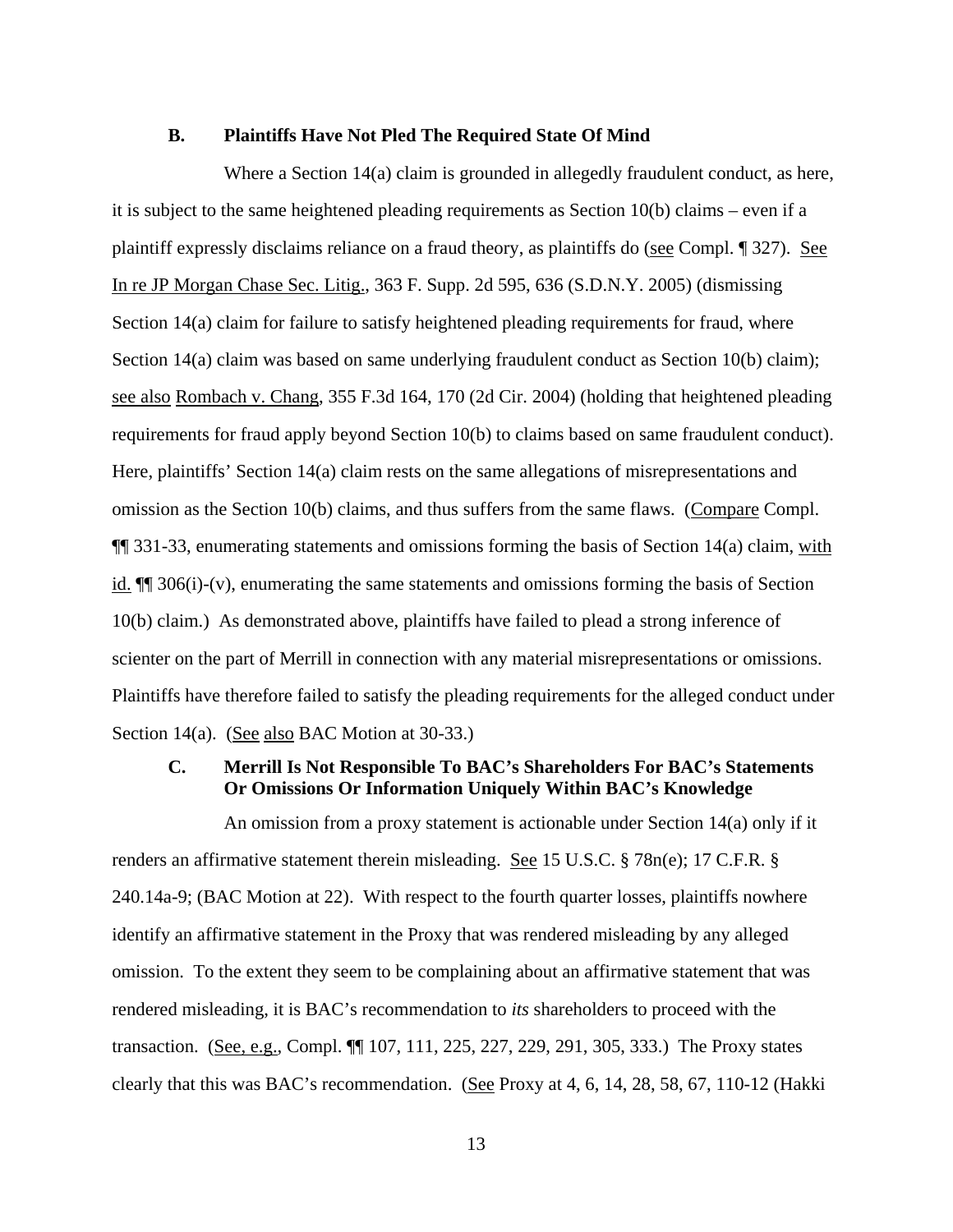Decl. Ex. I).) Correspondingly, Merrill's only recommendation was made to *its* stockholders. (See Proxy at 4, 12, 28, 73, 105-10 (Hakki Decl. Ex. I).) Plaintiffs do not and cannot argue that Merrill's recommendation to its own stockholders became misleading to BAC shareholders after the Proxy was issued, or that it was even directed to them in the first place. To the contrary, the allegedly omitted information would have, if anything, made the reasons for Merrill's shareholders to proceed with the transaction even more compelling, as Merrill was going to experience these losses with or without the transaction.

Naturally, statements or omissions made by a wholly separate entity or individual not under Merrill's control cannot be imputed to Merrill. Tracinda Corp. v. DaimlerChrysler AG, 364 F. Supp. 2d 362, 395 (D. Del. 2005), aff'd, 502 F.3d 212 (3d Cir. 2007). And in those few cases where shareholders of one pre-merger entity ("Company A") were permitted to proceed against the other entity ("Company B") or its directors or officers for statements in a joint proxy, the statements at issue were either unique to Company B, or were false at the time they were made. See, e.g., In re McKesson HBOC, Inc. Sec. Litig., 126 F. Supp. 2d 1248, 1263, 1266 (N.D. Cal. 2000) (shareholders of acquiror could pursue Section 14(a) claims against directors of target for false statements in joint proxy concerning target's financial data where "misrepresentations by directors of the target company . . . almost certainly induced reliance by shareholders of the acquiring company"); Dasho v. Susquehanna Corp., 461 F.2d 11, 19-20 (7th Cir. 1972) (shareholders of acquiror could proceed against target under Section 14(a) on the basis of target's misstatements in joint proxy); In re AOL Time Warner, Inc. Sec. & "ERISA" Litig., 381 F. Supp. 2d 192, 232 (S.D.N.Y. 2004) (plaintiffs who held pre-merger shares of both AOL and Time Warner could bring Section 14(a) claim based on AOL's pre-merger fraudulent financial statements). Those circumstances are noticeably absent here.<sup>16</sup> The alleged defects in

<sup>&</sup>lt;sup>16</sup> Likewise, any attempt by plaintiffs to attribute statements outside of the Proxy by non-Merrill employees to Merrill similarly fail. In Tracinda, plaintiff attempted to hold defendants (including merged company and one party to the merger) liable for statements outside of the proxy made by the other party to the merger. The court held that "[a] defendant cannot be held liable for the independent representations of a third party, even where those representations are attributed to the defendant, unless the defendant exercised the kind of control over the third party's statements that would render it liable for those statements." 364 F. Supp. 2d at 396 (internal quotation marks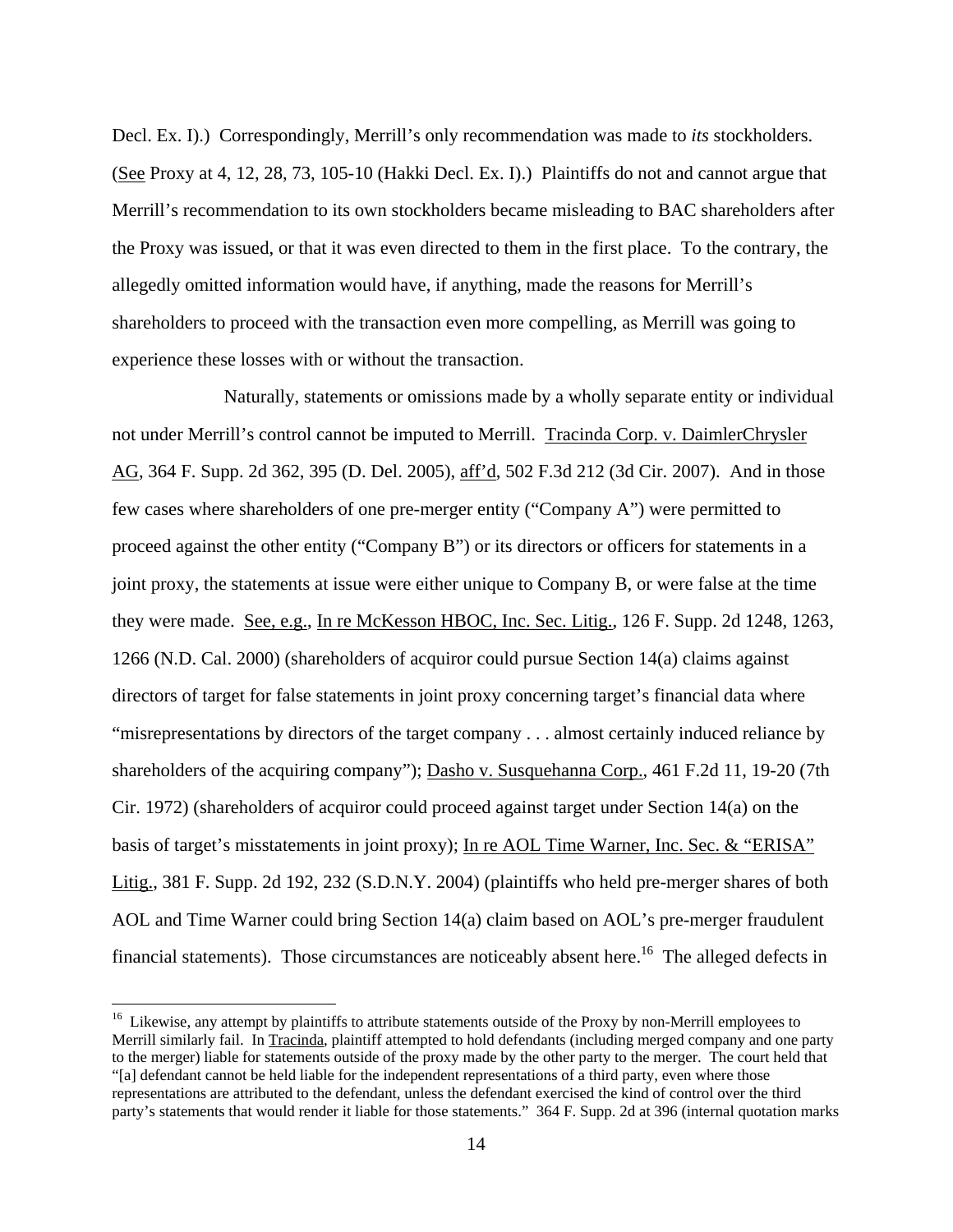the Proxy that plaintiffs (Company A's shareholders) seek to attribute to Merrill (Company B) are a subset of those alleged against BAC (Company A). As discussed above, placing a duty on Merrill to disclose information to BAC's shareholders that is equally known to BAC would create an irreconcilable tension with the duty that Merrill owed to its own shareholders in connection with the merger. See supra at 3-5. Moreover, since the significance of the information to BAC's shareholders is more appropriately ascertained by BAC, it would be untenable to obligate Merrill to disclose such information to BAC's shareholders. Not surprisingly, there appear to be no cases imposing such an affirmative duty on a merger party vis-à-vis the counterparty's shareholders.

Similarly, Merrill cannot be responsible for statements or omissions, the substance of which is not even alleged to be within its knowledge. For instance, plaintiffs allege that the Proxy contained material misstatements by BAC or Lewis, including the extent of due diligence of Merrill (Compl. ¶ 333(a)); the pressure from the U.S. government to close the deal (id.  $\left[$  333(d)); that Merrill was "dramatically reducing the marks" (id.  $\left[$  180); and the benefits of the merger to BAC's shareholders (id.  $\parallel$  333(f)). To allow claims based on these statements to proceed against Merrill, who is not even alleged to have knowledge of such information (let alone control over its disclosure), would extend the scope of Section 14(a) far beyond its intended limits. See Chiarella, 445 U.S. at 234 ("[T]he 1934 Act cannot be read 'more broadly than its language and the statutory scheme reasonably permit.'") (quoting Touche Ross & Co. v. Redington, 442 U.S. 560, 578 (1979)).

### **CONCLUSION**

The Complaint should be dismissed with prejudice as against Merrill and MLPF&S.

and citations omitted). Plaintiffs here do not, and could not, allege that Merrill had such control over BAC or its executives. As such, Merrill is not liable under Section 14(a) for statements made outside of the Proxy by BAC.